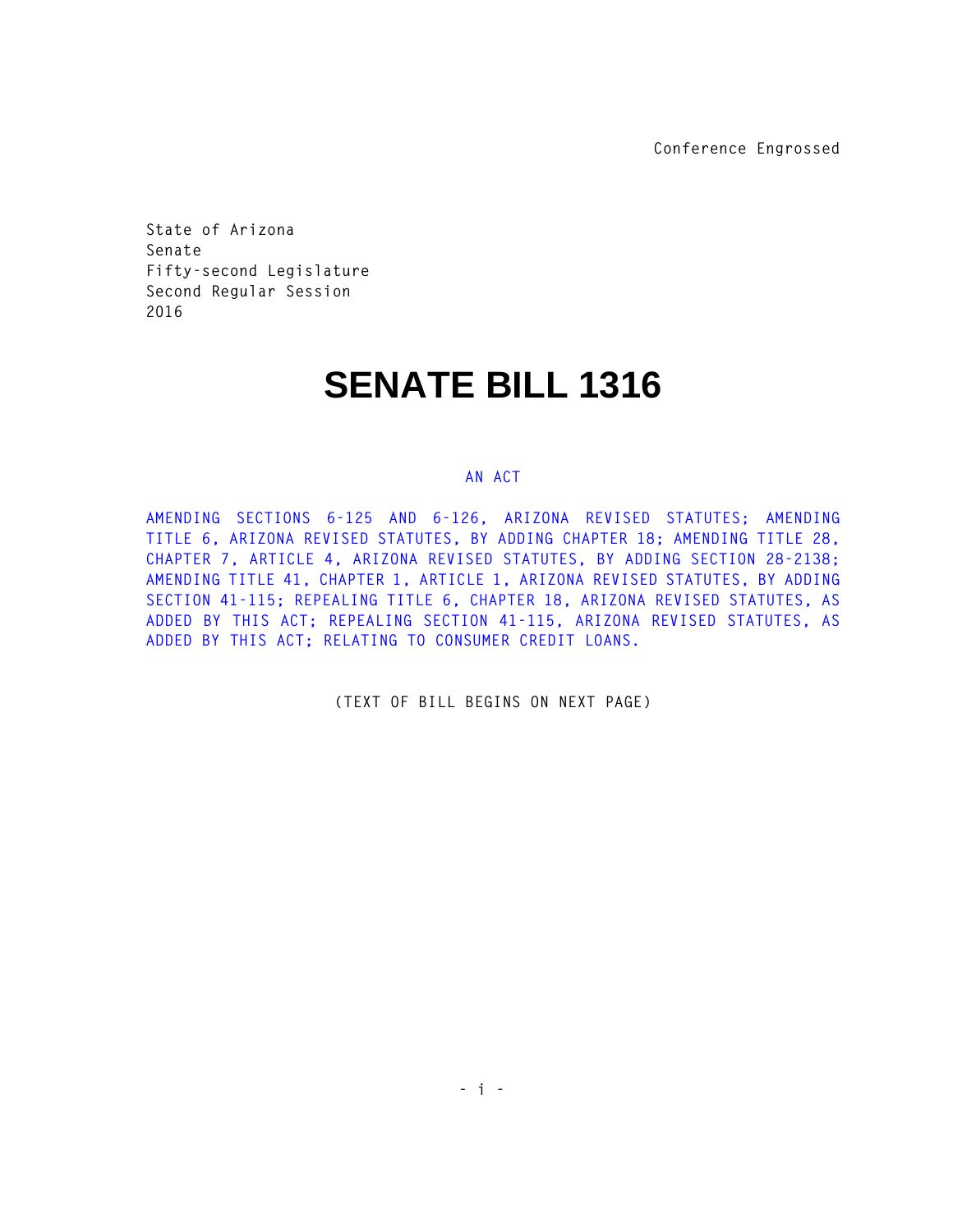**1 Be it enacted by the Legislature of the State of Arizona: 2 Section 1. Section 6-125, Arizona Revised Statutes, is amended to 3 read: 4 6-125. Annual examination assessment of financial institutions 5 and enterprises; costs of foreign examination; payment 6 A. Before August 31 of each year the superintendent shall make the 7 following annual assessments: 8 1. Upon ON banks, the annual assessment set by the superintendent. 9 2. Upon ON savings and loan associations, a charge not to exceed the 10 annual assessment set for state banks under paragraph 1 of this subsection. 11 3. Upon ON credit unions, the annual assessment set by the 12 superintendent. 13 B. The superintendent shall assess against the institution or 14 enterprise examined a charge at the rate set by the superintendent but not to 15 exceed sixty-five dollars per hour for each examiner employed in the 16 following examinations: 17 1. Any examination of a trust company. 18 2. Any examination of the trust operation of a bank or a savings and 19 loan association. 20 3. Any examination of a financial institution ordered by the 21 superintendent in addition to the regular examination required under section 22 6-122. 23 4. Any examination of an enterprise ordered by the superintendent. 24 5. Any examination of a financial institution holding company or 25 international banking facility. 26 6. Any examination of a consumer lender. 27 7. ANY EXAMINATION OF A FLEXIBLE CREDIT LENDER. 28 C. For a financial institution or enterprise maintaining an office 29 outside this state, in addition to the annual assessment or examination 30 assessment, the superintendent shall make an assessment equal to the travel 31 and subsistence expense incurred in the examination of the office in the 32 foreign state or country. Notwithstanding any other limitation prescribed by 33 law, examiners engaged in examination of a foreign office shall be reimbursed 34 for their necessary travel and subsistence expenses. Reimbursement for 35 examiners' expenses shall be credited to the appropriation account of the 36 department. 37 D. Assessments under this section are due and payable to the 38 department within thirty days after notice of the assessment is mailed by the 39 department. The superintendent shall assess a penalty of fifty dollars for 40 each day after the thirty-day period that the financial institution or 41 enterprise fails to remit the assessment, unless, upon ON good cause shown, a 42 written request for an extension is approved by the superintendent prior to 43 the expiration of the specified time. In no event shall the total penalty 44 exceed the examination assessment.**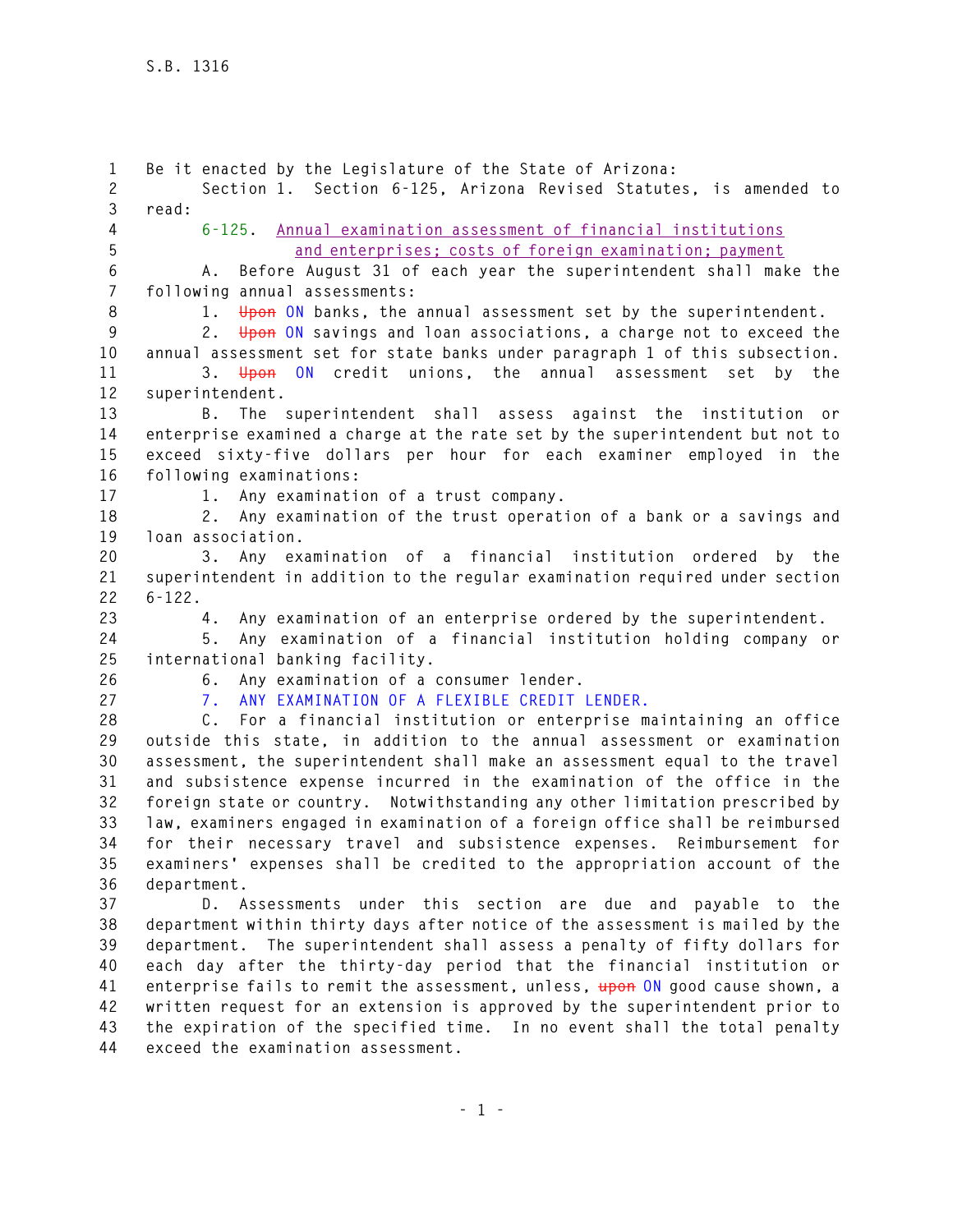**1 E. The superintendent shall set the amount of the annual assessment to 2 be charged to banks and credit unions. In setting the annual assessment upon 3 ON banks, the superintendent shall consider the annual assessment set by the 4 comptroller of currency for national banks. In setting the annual assessment 5 upon ON credit unions the superintendent shall consider the annual assessment 6 set by the national credit union administration for federal credit unions. 7 Sec. 2. Section 6-126, Arizona Revised Statutes, is amended to read: 8 6-126. Application fees for financial institutions and 9 enterprises 10 A. The following nonrefundable fees are payable to the department with 11 the filing of the following applications: 12 1. To apply for a banking permit, five thousand dollars. 13 2. To apply for an amendment to a banking or savings and loan 14 association permit, one thousand dollars. 15 3. To establish each banking branch office, seven hundred fifty 16 dollars. 17 4. To move a banking office to other than an established office of a 18 bank, one thousand dollars. 19 5. To apply for a savings and loan association permit, five thousand 20 dollars. 21 6. To establish each savings and loan association branch office, one 22 thousand five hundred dollars. 23 7. To move an office of a savings and loan association to other than 24 an established office, one thousand dollars. 25 8. To organize and establish a credit union, one hundred dollars. 26 9. To establish each credit union branch or to move a credit union 27 office to other than an established office of a credit union, two hundred 28 fifty dollars. 29 10. To organize and establish any other financial institutions for 30 which an application or investigation fee is not otherwise provided by law, 31 two thousand five hundred dollars. 32 11. To acquire control of a financial institution, other than a 33 consumer lender, five thousand dollars. 34 12. To apply for a trust company license, five thousand dollars. 35 13. To apply for a commercial mortgage banker, mortgage banker, escrow 36 agent or consumer lender license, one thousand five hundred dollars. 37 14. To apply for a mortgage broker, commercial mortgage broker, sales 38 finance company or debt management company license, eight hundred dollars. 39 15. To apply for a collection agency license, one thousand five 40 hundred dollars. 41 16. To apply for a deferred presentment company license, one thousand 42 dollars. 43 17. To apply for a motor vehicle dealer license, three hundred 44 dollars.**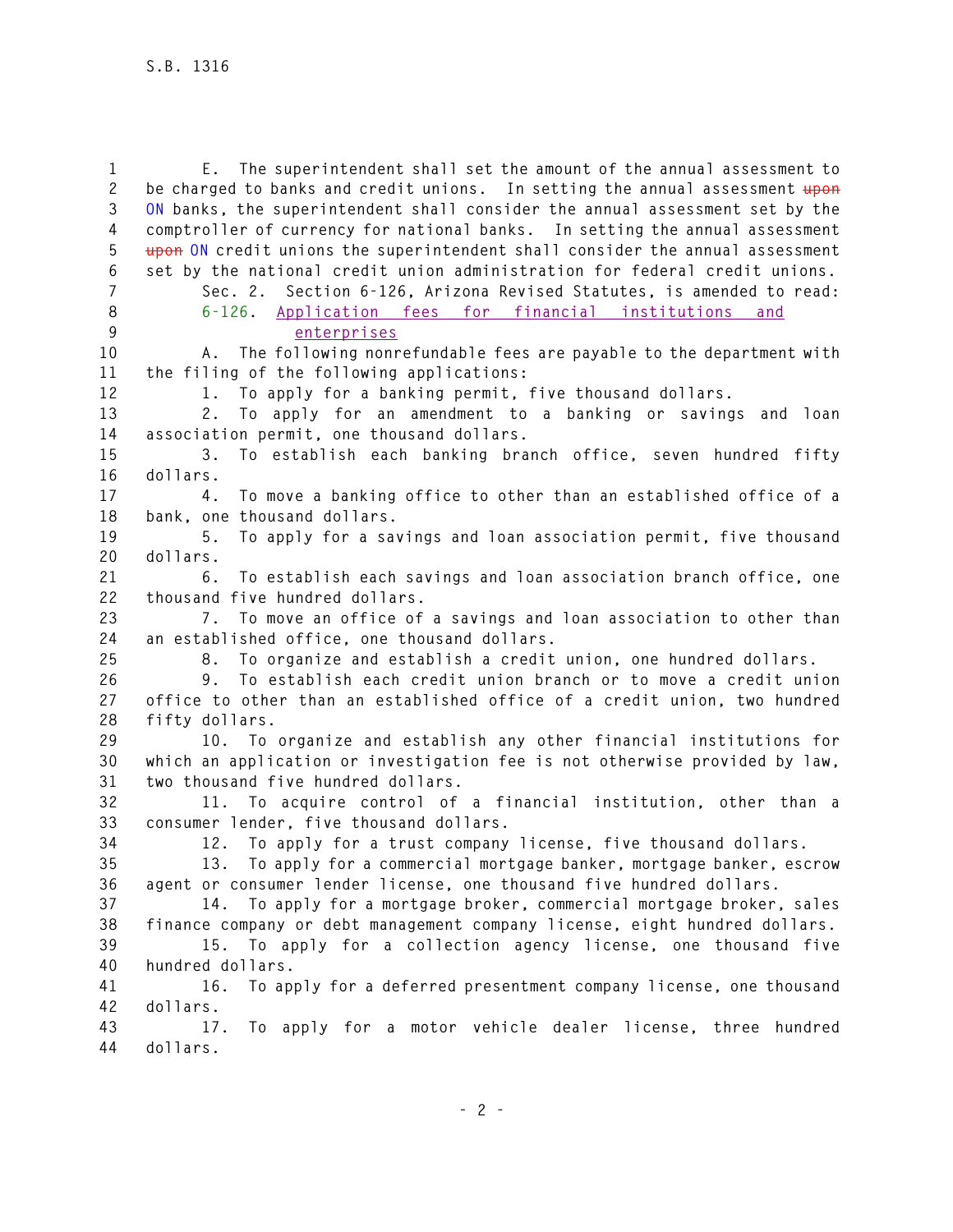**1 18. To apply for a branch office of an escrow agent, consumer lender, 2 FLEXIBLE CREDIT LENDER, commercial mortgage banker, mortgage banker, trust 3 company, money transmitter, collection agency or deferred presentment 4 company, five hundred dollars.** 

**5 19. To apply for a branch office of a mortgage broker, commercial 6 mortgage broker, debt management company or sales finance company, two 7 hundred fifty dollars.** 

**8 20. To apply for approval of the articles of incorporation of a 9 business development corporation, five hundred dollars.** 

**10 21. To apply for approval for the merger or consolidation of two or 11 more financial institutions, five thousand dollars per institution.** 

**12 22. To apply for approval to convert from a national bank or federal 13 savings and loan charter to a state chartered institution, five thousand 14 dollars.** 

**15 23. To apply for approval to convert from a federal credit union to a 16 state chartered credit union, one thousand dollars.** 

**17 24. To apply for approval to merge or consolidate two or more credit 18 unions, five hundred dollars per credit union.** 

**19 25. To move an established office of an enterprise to other than an 20 established office, fifty dollars.** 

**21 26. To issue a duplicate or replace a lost enterprise's license, one 22 hundred dollars.** 

**23 27. To change a responsible person on a mortgage broker's, commercial 24 mortgage broker's, commercial mortgage banker's or a mortgage banker's 25 license, two hundred fifty dollars.** 

**26 28. To change an active manager on a collection agency license or a 27 manager of a money transmitter branch office license, two hundred fifty 28 dollars.** 

**29 29. To change the licensee name on a financial institution or 30 enterprise license, not more than two hundred fifty dollars.** 

**31 30. To apply for a money transmitter license, one thousand five 32 hundred dollars plus twenty-five dollars for each branch office and 33 authorized delegate to a maximum of four thousand five hundred dollars.** 

**34 31. To acquire control of any money transmitter or controlling person 35 pursuant to chapter 12 of this title, two thousand five hundred dollars.** 

**36 32. To receive the following publications:** 

**37 (a) Quarterly bank and savings and loan statement of condition, not 38 more than ten dollars per copy.** 

**39 (b) Monthly summary of actions report, not more than five dollars per 40 copy.** 

**41 (c) A list of licensees, a monthly pending actions report and all 42 other in-house prepared reports or listings made available to the public, not 43 more than one dollar per page.** 

**44 33. To apply for a loan originator license, an amount to be determined 45 by the superintendent.**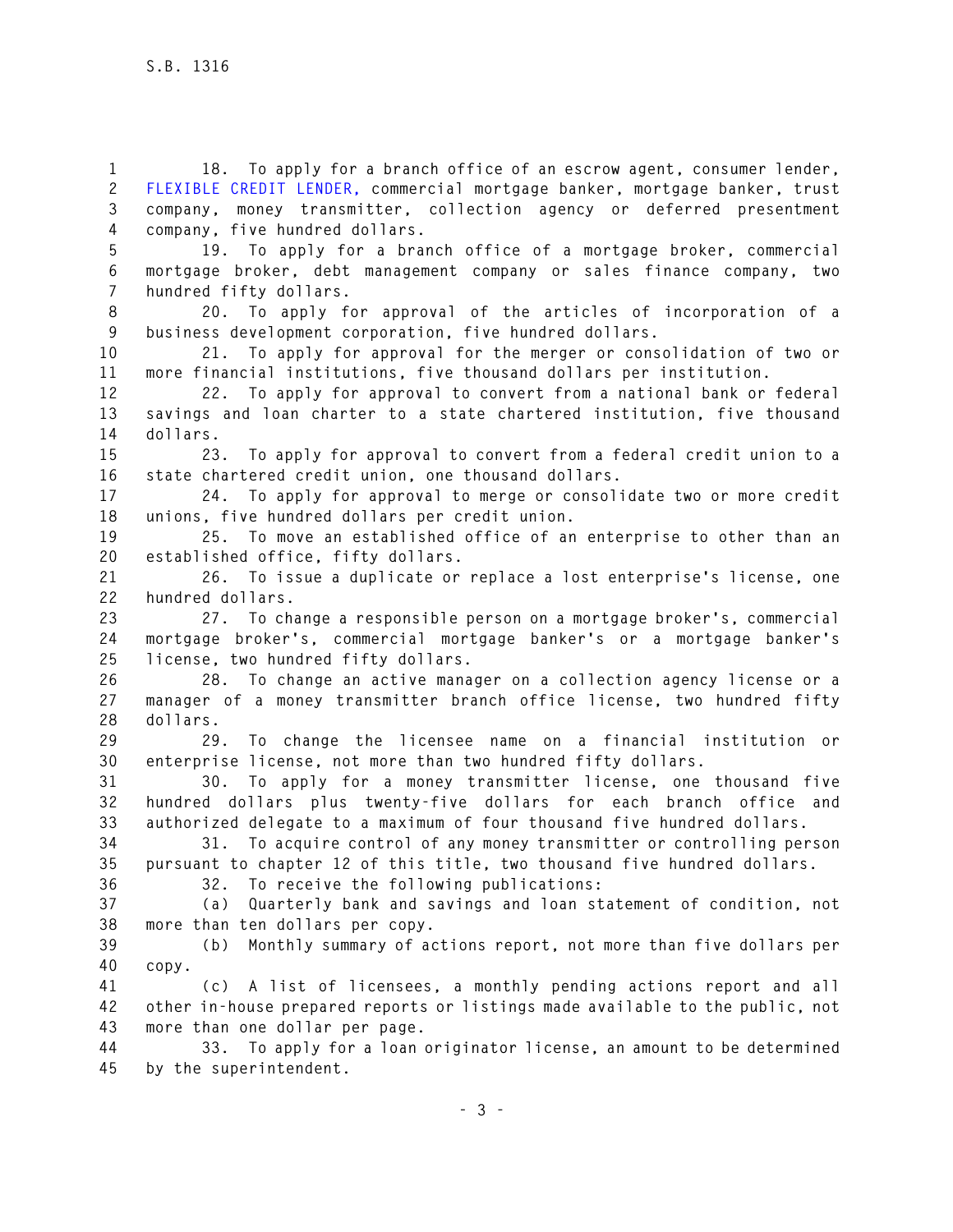**1 34. To apply for a loan originator license transfer, an amount to be 2 determined by the superintendent.** 

**3 35. To apply for a conversion from a mortgage banker license to a 4 mortgage broker license, an amount to be determined by the superintendent.** 

**5 36. TO APPLY FOR A FLEXIBLE CREDIT LENDER LICENSE, AN AMOUNT TO BE 6 DETERMINED BY THE SUPERINTENDENT.** 

**7 B. On issuance of a license or permit for a financial institution or 8 enterprise, the superintendent shall collect the first year's annual 9 assessment or renewal fee for the financial institution or enterprise 10 prorated according to the number of quarters remaining until the date of the 11 next annual assessment or renewal.** 

**12 C. The following annual renewal fees shall be paid each year:** 

**13 1. For an escrow agent, or trust company, one thousand dollars plus 14 two hundred fifty dollars for each branch office.** 

**15 2. For a debt management company or sales finance company, five 16 hundred dollars plus two hundred dollars for each branch office.** 

**17 3. For a collection agency, six hundred dollars plus two hundred 18 dollars for each branch office.** 

**19 4. For a motor vehicle dealer, one hundred fifty dollars.** 

**20 5. For an inactive mortgage broker or commercial mortgage broker, two 21 hundred fifty dollars.** 

**22 6. For a mortgage banker that negotiates or closes in the aggregate 23 one hundred loans or less in the immediately preceding calendar year, seven 24 hundred fifty dollars, and for a mortgage banker that negotiates or closes in 25 the aggregate over one hundred loans in the immediately preceding calendar 26 year, one thousand two hundred fifty dollars. In addition, a mortgage banker 27 shall pay two hundred fifty dollars for each branch office.** 

**28 7. For a commercial mortgage banker, one thousand two hundred fifty 29 dollars. In addition, a commercial mortgage banker shall pay two hundred 30 fifty dollars for each branch office.** 

**31 8. For a mortgage broker or commercial mortgage broker that negotiates 32 or closes in the aggregate fifty loans or less in the immediately preceding 33 calendar year, two hundred fifty dollars and for a mortgage broker or 34 commercial mortgage broker that negotiates or closes in the aggregate more 35 than fifty loans in the immediately preceding calendar year, five hundred 36 dollars. In addition, a mortgage broker or commercial mortgage broker shall 37 pay two hundred dollars for each branch office.** 

**38 9. For a consumer lender OR A FLEXIBLE CREDIT LENDER, one thousand 39 dollars plus two hundred dollars for each branch office.** 

**40 10. For a money transmitter, five hundred dollars plus twenty-five 41 dollars for each branch office and each authorized delegate to a maximum of 42 two thousand five hundred dollars.** 

**43 11. For a deferred presentment company, four hundred dollars. In 44 addition, a deferred presentment company shall pay two hundred dollars for 45 each branch office.**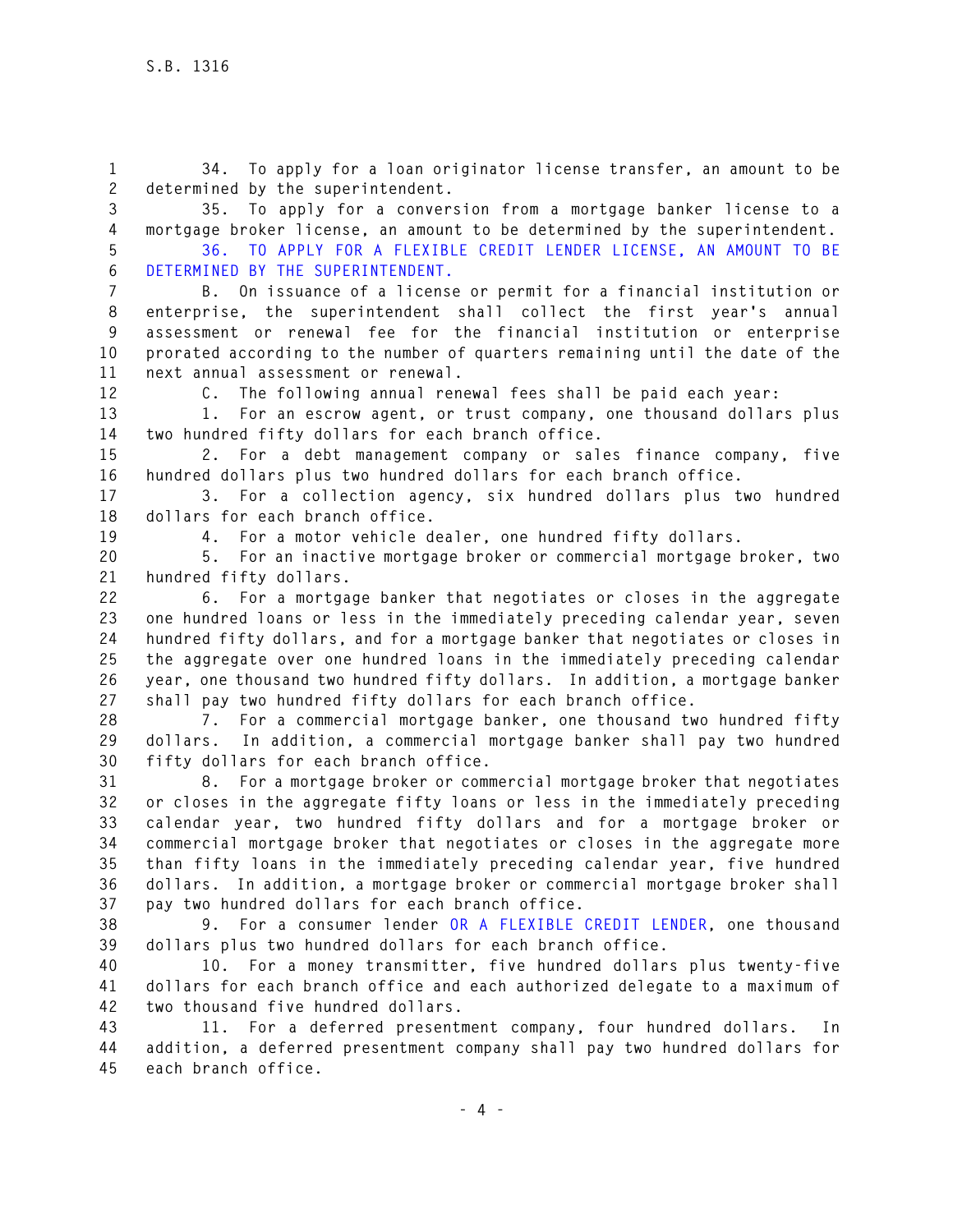**1 12. For a loan originator, an amount to be determined by the 2 superintendent. 3 13. For an inactive status loan originator, an amount to be determined 4 by the superintendent. 5 D. The license, renewal or branch office permit fee for a premium 6 finance company for each calendar year or part thereof shall not be less than 7 one hundred dollars or more than three hundred dollars as set by the 8 superintendent. If the license is issued or the branch office is opened 9 after June 30 in any year, the fees shall not be less than fifty dollars or 10 more than one hundred fifty dollars for that year. 11 Sec. 3. Title 6, Arizona Revised Statutes, is amended by adding 12 chapter 18, to read: 13 CHAPTER 18 14 FLEXIBLE CREDIT LOANS 15 ARTICLE 1. GENERAL PROVISIONS 16 6-1801. Definitions 17 IN THIS CHAPTER, UNLESS THE CONTEXT OTHERWISE REQUIRES: 18 1. "AMOUNT FINANCED" MEANS THE AMOUNT OF CREDIT EXTENDED TO A CONSUMER 19 ON A FLEXIBLE CREDIT LOAN DETERMINED PURSUANT TO THE TRUTH IN LENDING ACT 20 (P.L. 90-321, 82 STAT. 146; 15 UNITED STATES CODE SECTIONS 1601 THROUGH 21 1667f). 22 2. "ANNUAL PERCENTAGE RATE" MEANS THE MEASURE OF THE COST OF CREDIT, 23 EXPRESSED AS A YEARLY RATE, THAT RELATES THE AMOUNT AND TIMING OF VALUE 24 RECEIVED BY THE CONSUMER TO THE AMOUNT AND TIMING OF PAYMENTS MADE, 25 DETERMINED PURSUANT TO THE TRUTH IN LENDING ACT (P.L. 90-321, 82 STAT. 146; 26 15 UNITED STATES CODE SECTIONS 1601 THROUGH 1667f). 27 3. "CONSUMER" MEANS AN INDIVIDUAL WHO OBTAINS A FLEXIBLE CREDIT LOAN 28 FOR PERSONAL, FAMILY OR HOUSEHOLD PURPOSES. 29 4. "FINANCE CHARGE" MEANS THE AMOUNT PAYABLE BY A CONSUMER INCIDENT TO 30 OR AS A CONDITION OF THE EXTENSION OF A FLEXIBLE CREDIT LOAN BUT DOES NOT 31 INCLUDE OTHER FEES ALLOWED PURSUANT TO SECTION 6-1833. 32 5. "FLEXIBLE CREDIT LENDER" MEANS A PERSON THAT ADVERTISES TO MAKE, 33 SOLICITS OR HOLDS ITSELF OUT TO MAKE OR MAKES FLEXIBLE CREDIT LOANS TO 34 CONSUMERS IN THIS STATE. 35 6. "FLEXIBLE CREDIT LOAN" MEANS A WRITTEN AGREEMENT SUBJECT TO THIS 36 CHAPTER BETWEEN A LICENSEE AND A CONSUMER ESTABLISHING A DIRECT CLOSED-END 37 LOAN THAT SATISFIES ALL OF THE FOLLOWING: 38 (a) HAS AN ORIGINAL PRINCIPAL AMOUNT THAT IS NOT LESS THAN FIVE 39 HUNDRED DOLLARS AND NOT MORE THAN TWO THOUSAND FIVE HUNDRED DOLLARS. 40 (b) IS FOR PERSONAL, FAMILY OR HOUSEHOLD PURPOSES. 41 (c) IS UNSECURED OR IS SECURED BY PERSONAL PROPERTY NOT INCLUDING REAL 42 ESTATE. 43 (d) HAS A MINIMUM TERM OF FORTY-FIVE DAYS AND A MAXIMUM TERM OF 44 EIGHTEEN MONTHS.**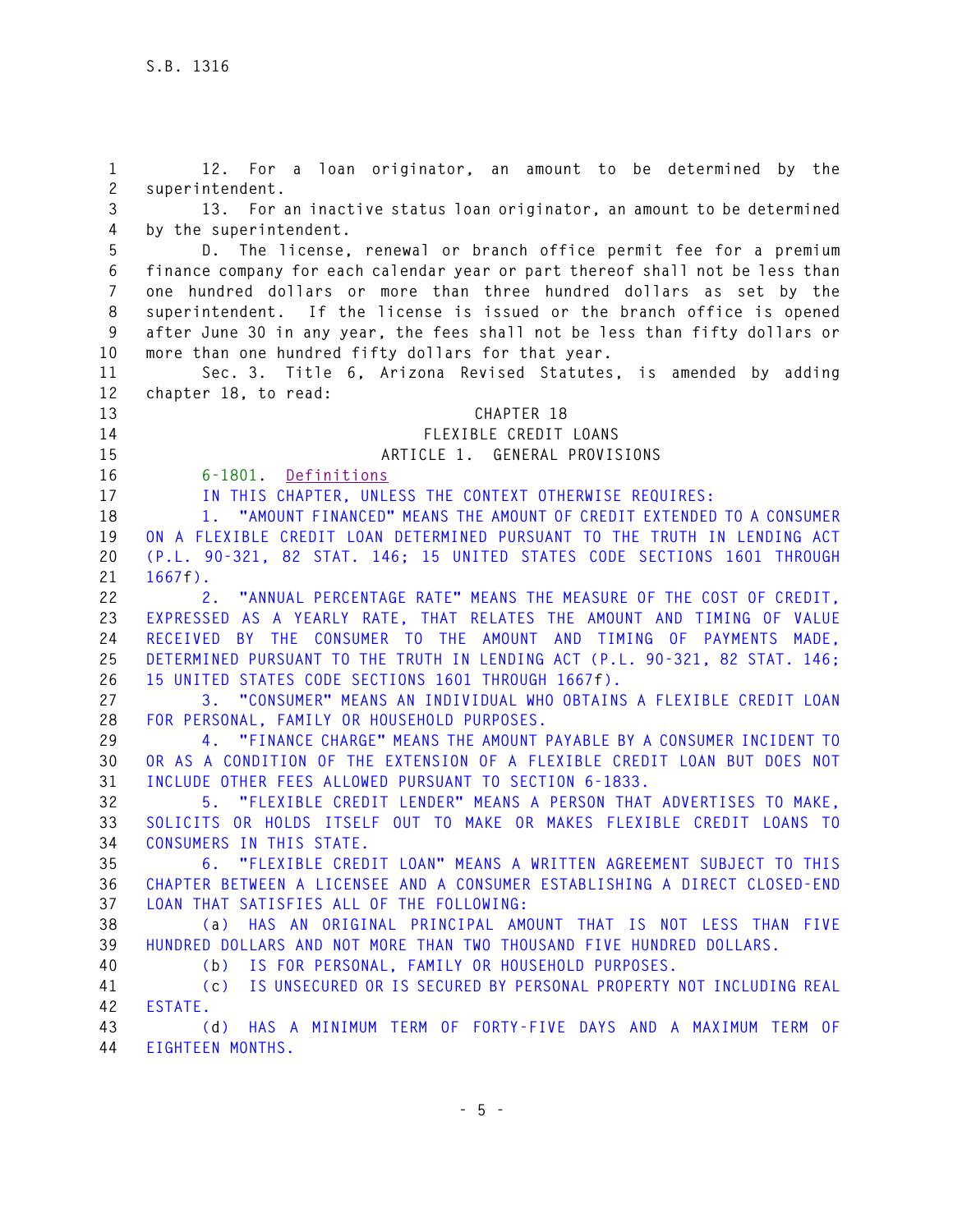| $\mathbf{1}$   | (e) IS PAYABLE IN SUBSTANTIALLY EQUAL INSTALLMENTS OF PRINCIPAL AND                                                                           |
|----------------|-----------------------------------------------------------------------------------------------------------------------------------------------|
| $\mathbf{2}$   | INTEREST FOR THE TERM OF THE LOAN.                                                                                                            |
| 3              | IS SUBJECT TO PREPAYMENT IN WHOLE OR IN PART AT ANY TIME WITHOUT<br>(f)                                                                       |
| 4              | PENALTY.                                                                                                                                      |
| 5              | "LICENSEE" MEANS A PERSON LICENSED PURSUANT TO THIS CHAPTER.<br>7.                                                                            |
| 6              | "REGULARLY ENGAGED IN THE BUSINESS" MEANS EITHER:<br>8.                                                                                       |
| $\overline{7}$ | (a) ADVERTISING TO OR ANY OTHER SOLICITATION OF A RESIDENT OF THIS                                                                            |
| 8              | STATE THAT OFFERS A FLEXIBLE CREDIT LOAN AND THAT OCCURS WITHIN THIS STATE.                                                                   |
| 9              | MAKING THREE OR MORE FLEXIBLE CREDIT LOANS WITHIN A CALENDAR YEAR<br>(b)                                                                      |
| 10             | TO RESIDENTS OF THIS STATE.                                                                                                                   |
| 11             | 6-1802. Exemptions                                                                                                                            |
| 12             | A. THIS CHAPTER DOES NOT APPLY TO A PERSON THAT:                                                                                              |
| 13             | DOES BUSINESS UNDER ANY OTHER LAW OF THIS STATE, OR ANY OTHER STATE<br>1.                                                                     |
| 14             | WHILE REGULATED BY A STATE AGENCY OF THAT OTHER STATE, OR OF THE UNITED                                                                       |
| 15             | STATES, RELATING TO BANKS, SAVINGS BANKS, TRUST COMPANIES, SAVINGS AND LOAN                                                                   |
| 16             | ASSOCIATIONS, PROFIT SHARING AND PENSION TRUSTS, CREDIT UNIONS, INSURANCE                                                                     |
| 17             | COMPANIES OR RECEIVERSHIPS IF THE FLEXIBLE CREDIT LOAN TRANSACTIONS ARE                                                                       |
| 18             | REGULATED BY THE OTHER LAW OR ARE UNDER THE JURISDICTION OF A COURT.                                                                          |
| 19             | 2. IS LICENSED AS A PAWNBROKER PURSUANT TO TITLE 44, CHAPTER 11,<br>ARTICLE 3 TO THE EXTENT THAT THE PERSON'S ACTIVITIES ARE GOVERNED BY THAT |
| 20<br>21       | ARTICLE.                                                                                                                                      |
| 22             | IS NOT REGULARLY ENGAGED IN THE BUSINESS OF MAKING FLEXIBLE CREDIT<br>3.                                                                      |
| 23             | LOANS.                                                                                                                                        |
| 24             | IS LICENSED PURSUANT TO CHAPTER 5 OF THIS TITLE OR ACTING PURSUANT<br>4.                                                                      |
| 25             | TO TITLE 44, CHAPTER 2.1 TO THE EXTENT THAT THE PERSON'S ACTIVITIES ARE                                                                       |
| 26             | GOVERNED BY THAT CHAPTER.                                                                                                                     |
| 27             | B. THE REQUIREMENTS OF THIS CHAPTER DO NOT APPLY TO:                                                                                          |
| 28             | CLOSED-END LOANS OF LESS THAN FIVE HUNDRED DOLLARS OR MORE THAN TWO<br>1.                                                                     |
| 29             | THOUSAND FIVE HUNDRED DOLLARS.                                                                                                                |
| 30             | CONSUMER LOANS MADE UNDER CHAPTER 5 OF THIS TITLE.<br>2.                                                                                      |
| 31             | FLEXIBLE CREDIT LOANS THAT ARE LAWFULLY MADE TO NONRESIDENTS OF<br>3.                                                                         |
| 32             | THIS STATE PURSUANT TO A FLEXIBLE CREDIT LOAN LAW OF ANOTHER STATE SIMILAR IN                                                                 |
| 33             | PRINCIPLE TO THIS CHAPTER.                                                                                                                    |
| 34             | 4. EDUCATIONAL LOANS THAT ARE EITHER:                                                                                                         |
| 35             | (a) MADE, INSURED OR GUARANTEED PURSUANT TO A PROGRAM AUTHORIZED BY                                                                           |
| 36             | THE UNITED STATES, THIS STATE OR ANY OTHER STATE.                                                                                             |
| 37             | (b) MADE BY A NONPROFIT ORGANIZATION THAT IS EXEMPT FROM TAXATION                                                                             |
| 38             | UNDER SECTION 501(c)(3) OF THE INTERNAL REVENUE CODE TO STUDENTS WHO ATTEND                                                                   |
| 39             | POSTSECONDARY EDUCATIONAL INSTITUTIONS IN THIS STATE.                                                                                         |
| 40             | SECONDARY MOTOR VEHICLE FINANCE TRANSACTIONS AS DEFINED IN SECTION<br>5.                                                                      |
| 41             | $44 - 281$ .                                                                                                                                  |
| 42             | 6-1803. License; applicability; contents of application; fees;                                                                                |
| 43             | nontransferable                                                                                                                               |
| 44             | A. UNLESS EXEMPT UNDER SECTION 6-1802, A PERSON, WHETHER LOCATED IN                                                                           |
| 45             | THIS STATE OR IN ANOTHER STATE, MAY NOT ENGAGE IN THE BUSINESS OF MAKING A                                                                    |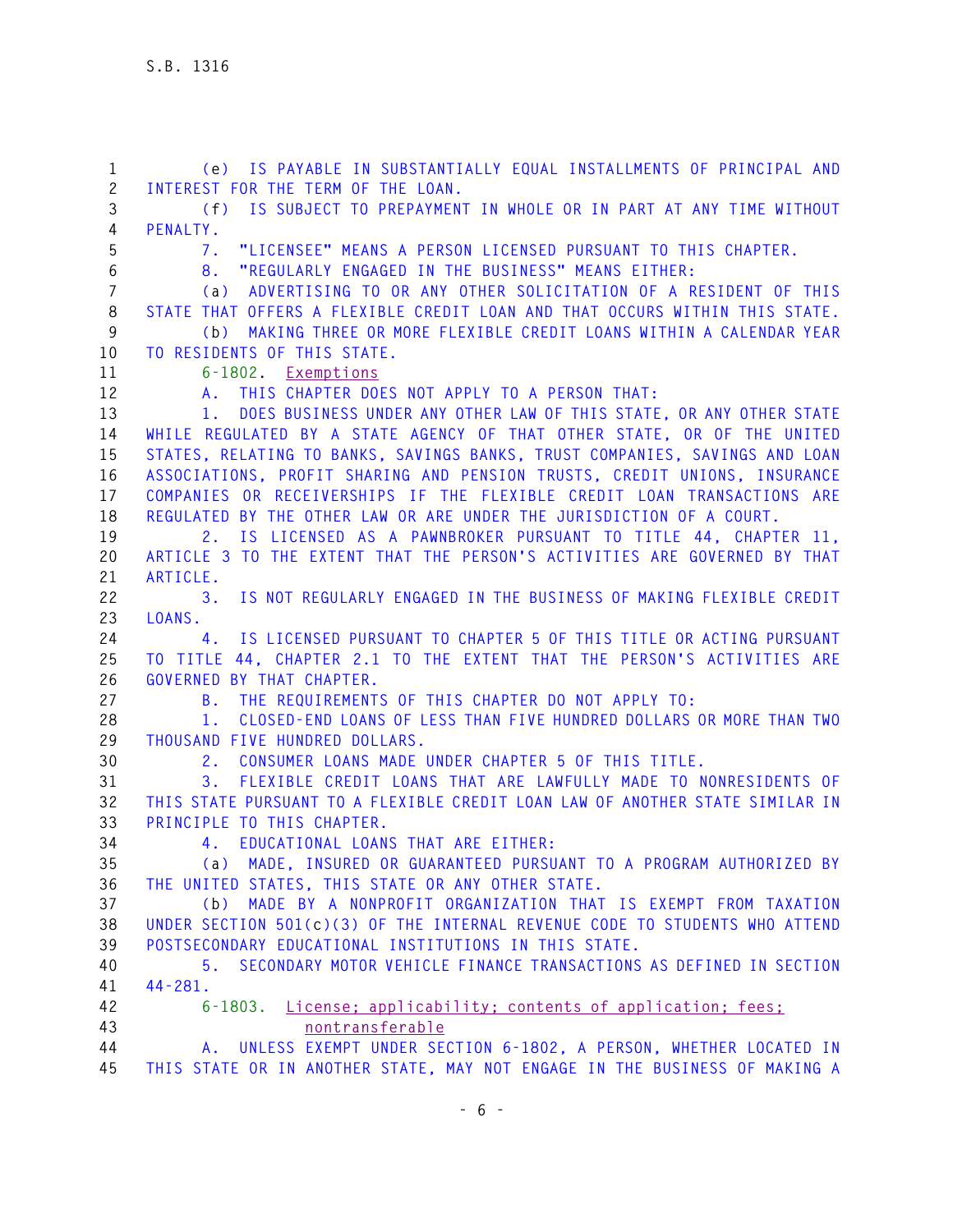**1 FLEXIBLE CREDIT LOAN TO A RESIDENT OF THIS STATE WITHOUT FIRST BEING LICENSED 2 AS A FLEXIBLE CREDIT LENDER BY THE SUPERINTENDENT.** 

**3 B. THIS CHAPTER APPLIES TO ANY PERSON THAT SEEKS TO AVOID ITS 4 APPLICATION BY ANY DEVICE, SUBTERFUGE OR PRETENSE.** 

**5 C. EACH APPLICANT FOR A LICENSE SHALL SUBMIT AN APPLICATION IN 6 WRITING, UNDER OATH AND IN THE FORM PRESCRIBED BY THE SUPERINTENDENT. THE 7 SUPERINTENDENT MAY REQUIRE AS PART OF AN APPLICATION ANY OTHER INFORMATION 8 THAT THE SUPERINTENDENT DEEMS NECESSARY.** 

**9 D. AT THE TIME OF FILING AN APPLICATION FOR A LICENSE, AN APPLICANT 10 SHALL PAY TO THE SUPERINTENDENT THE FEE PRESCRIBED IN SECTION 6-126.** 

**11 E. BEFORE JUNE 30 OF EACH YEAR, EACH LICENSEE MAY OBTAIN A RENEWAL OF 12 A LICENSE BY FILING AN APPLICATION IN THE FORM PRESCRIBED BY THE 13 SUPERINTENDENT AND PAYING THE FEE PRESCRIBED IN SECTION 6-126.** 

**14 F. THE SUPERINTENDENT MAY DENY A LICENSE TO A PERSON IF THE 15 SUPERINTENDENT FINDS THAT AN APPLICANT:** 

**16 1. IS INSOLVENT AS DEFINED IN SECTION 47-1201.** 

**17 2. HAS FAILED TO DEMONSTRATE THE FINANCIAL RESPONSIBILITY, EXPERIENCE, 18 CHARACTER AND GENERAL FITNESS TO COMMAND THE CONFIDENCE OF THE PUBLIC AND TO 19 WARRANT THE BELIEF THAT THE BUSINESS WILL BE OPERATED LAWFULLY, HONESTLY, 20 FAIRLY AND EFFICIENTLY WITHIN THE PURPOSES OF THIS CHAPTER.** 

**21 3. HAS FAILED TO PAY THE LICENSE FEE.** 

**22 4. HAS FAILED TO HAVE AT LEAST TWENTY-FIVE THOUSAND DOLLARS IN ASSETS 23 READILY AVAILABLE FOR USE IN THE CONDUCT OF THE BUSINESS OF EACH LICENSED 24 OFFICE AND BRANCH OFFICE.** 

**25 G. A FLEXIBLE CREDIT LENDER LICENSE IS NOT TRANSFERABLE OR ASSIGNABLE, 26 AND A PERSON MAY NOT ACQUIRE CONTROL OF A LICENSEE THROUGH STOCK PURCHASE OR 27 OTHER DEVICE WITHOUT THE PRIOR WRITTEN CONSENT OF THE SUPERINTENDENT. THE 28 SUPERINTENDENT MAY REFUSE CONSENT IF THE SUPERINTENDENT FINDS THAT ANY OF THE 29 GROUNDS FOR DENIAL OF RENEWAL, REVOCATION OR SUSPENSION OF A LICENSE 30 PRESCRIBED IN SECTION 6-1805 ARE APPLICABLE TO THE ACQUIRING PERSON. FOR THE 31 PURPOSES OF THIS SUBSECTION, "CONTROL" MEANS THE POWER TO VOTE MORE THAN 32 TWENTY PERCENT OF THE OUTSTANDING VOTING SHARES OF A LICENSED CORPORATION, 33 LIMITED LIABILITY COMPANY, PARTNERSHIP, ASSOCIATION OR TRUST.** 

**34 6-1804. Issuance of license; license year; requirements**

**35 A. IF THE SUPERINTENDENT FINDS NO GROUNDS FOR DENIAL OF A LICENSE, 36 WITHIN ONE HUNDRED TWENTY DAYS AFTER RECEIVING A COMPLETE APPLICATION, THE 37 SUPERINTENDENT SHALL GRANT THE APPLICATION AND ISSUE A LICENSE TO THE 38 APPLICANT.** 

**39 B. THE LICENSE YEAR FOR A LICENSEE BEGINS ON JULY 1 AND ENDS ON JUNE 40 30 OF EACH YEAR. A FLEXIBLE CREDIT LENDER SHALL APPLY FOR RENEWAL AS 41 PRESCRIBED BY THE SUPERINTENDENT NOT LATER THAN JUNE 30 OF EACH YEAR. A 42 LICENSE FOR WHICH A RENEWAL APPLICATION IS NOT RECEIVED BY THE SUPERINTENDENT 43 BY JUNE 30 IS SUSPENDED AND THE FLEXIBLE CREDIT LENDER MAY NOT ACT AS A 44 FLEXIBLE CREDIT LENDER UNTIL THE LICENSE IS RENEWED OR A NEW LICENSE IS 45 ISSUED PURSUANT TO THIS ARTICLE. THE LICENSE OF A FLEXIBLE CREDIT LENDER**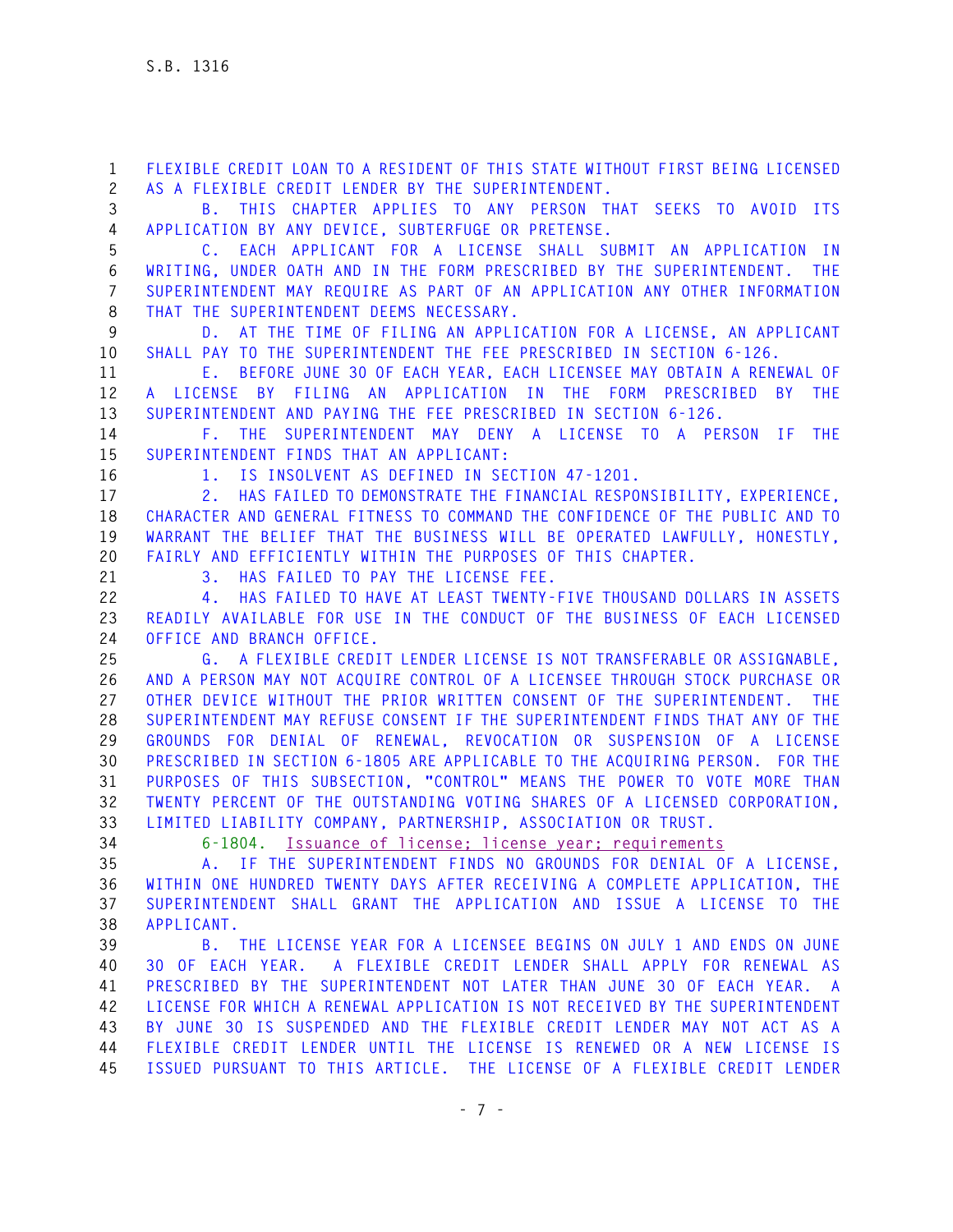**1 THAT HAS NOT FILED A RENEWAL APPLICATION AND PAID THE RENEWAL FEE BY JULY 31 2 EXPIRES.** 

**3 C. ALL LICENSES ISSUED REMAIN IN FULL FORCE UNTIL SURRENDERED, REVOKED 4 OR SUSPENDED.** 

**5 D. A LICENSE REMAINS THE PROPERTY OF THIS STATE. ON TERMINATION AT 6 THE REQUEST OF THE LICENSEE OR REVOCATION BY THE SUPERINTENDENT, THE LICENSEE 7 SHALL IMMEDIATELY DELIVER THE LICENSE TO THE SUPERINTENDENT. TERMINATION OF 8 THE LICENSE DOES NOT AFFECT ANY OTHER LIABILITY OF THE LICENSEE.** 

**9 E. THE LICENSEE SHALL DESIGNATE THE PRINCIPAL LOCATION OF THE LICENSED 10 OFFICE WITHIN OR OUTSIDE THIS STATE. IF A LICENSEE WISHES TO MAINTAIN MORE 11 THAN ONE OFFICE LOCATION, THE LICENSEE SHALL FIRST OBTAIN A BRANCH OFFICE 12 LICENSE FROM THE SUPERINTENDENT FOR EACH BRANCH OFFICE. THE LICENSEE SHALL 13 SUBMIT AN APPLICATION IN THE FORM PRESCRIBED BY THE SUPERINTENDENT AND PAY 14 THE FEE PRESCRIBED IN SECTION 6-126 FOR EACH BRANCH OFFICE LICENSE. IF THE 15 SUPERINTENDENT DETERMINES THAT THE APPLICANT IS QUALIFIED, THE SUPERINTENDENT 16 SHALL ISSUE A BRANCH OFFICE LICENSE INDICATING THE ADDRESS OF THE BRANCH 17 OFFICE.** 

**18 F. A LICENSEE SHALL PROMINENTLY DISPLAY THE FLEXIBLE CREDIT LENDER 19 LICENSE IN THE OFFICE OF THE FLEXIBLE CREDIT LENDER AND ANY BRANCH OFFICE 20 LICENSE IN THAT BRANCH OFFICE WHERE LOAN TRANSACTIONS ARE CONDUCTED.** 

**21 6-1805. Denial of renewal; suspension; revocation**

**22 A. THE SUPERINTENDENT MAY DENY RENEWAL OF A LICENSE OR SUSPEND OR 23 REVOKE A LICENSE IF THE SUPERINTENDENT FINDS THAT A LICENSEE:** 

**24 1. IS INSOLVENT AS DEFINED IN SECTION 47-1201.** 

**25 2. HAS SHOWN THAT THE LICENSEE IS NOT A PERSON OF HONESTY, 26 TRUTHFULNESS AND GOOD CHARACTER.** 

**27 3. HAS FAILED TO PAY THE ANNUAL RENEWAL FEES.** 

**28 4. HAS FAILED TO FILE AN ANNUAL REPORT WHEN DUE OR WITHIN ANY 29 EXTENSION OF TIME GRANTED BY THE SUPERINTENDENT FOR GOOD CAUSE.** 

**30 5. HAS FAILED TO HAVE OR MAINTAIN AT LEAST TWENTY-FIVE THOUSAND 31 DOLLARS IN ASSETS USED OR READILY AVAILABLE FOR USE IN THE CONDUCT OF THE 32 BUSINESS OF EACH LICENSED OFFICE AND BRANCH OFFICE.** 

**33 6. EITHER KNOWINGLY OR WITHOUT THE EXERCISE OF DUE CARE TO PREVENT A 34 VIOLATION, HAS VIOLATED ANY PROVISION OF THIS TITLE OR ANY RULE OR ORDER 35 ADOPTED OR MADE PURSUANT TO THIS TITLE.** 

**36 7. HAS FAILED TO OPERATE THE BUSINESS OF MAKING FLEXIBLE CREDIT LOANS 37 FOR A CONTINUOUS PERIOD OF TWELVE MONTHS OR MORE, EXCEPT THAT THE 38 SUPERINTENDENT, ON GOOD CAUSE SHOWN, MAY EXTEND THE TIME FOR OPERATING THAT 39 BUSINESS FOR A SINGLE FIXED PERIOD OF NOT MORE THAN TWELVE MONTHS.** 

**40 B. THE SUPERINTENDENT MAY ALSO DENY RENEWAL OF A LICENSE OR SUSPEND OR 41 REVOKE A LICENSE IF THE SUPERINTENDENT FINDS THAT ANY FACT OR CONDITION 42 EXISTS THAT, IF IT HAD EXISTED AT THE TIME OF THE ORIGINAL APPLICATION FOR 43 THE LICENSE, WOULD HAVE CLEARLY WARRANTED THE SUPERINTENDENT TO REFUSE TO 44 ISSUE THE LICENSE.**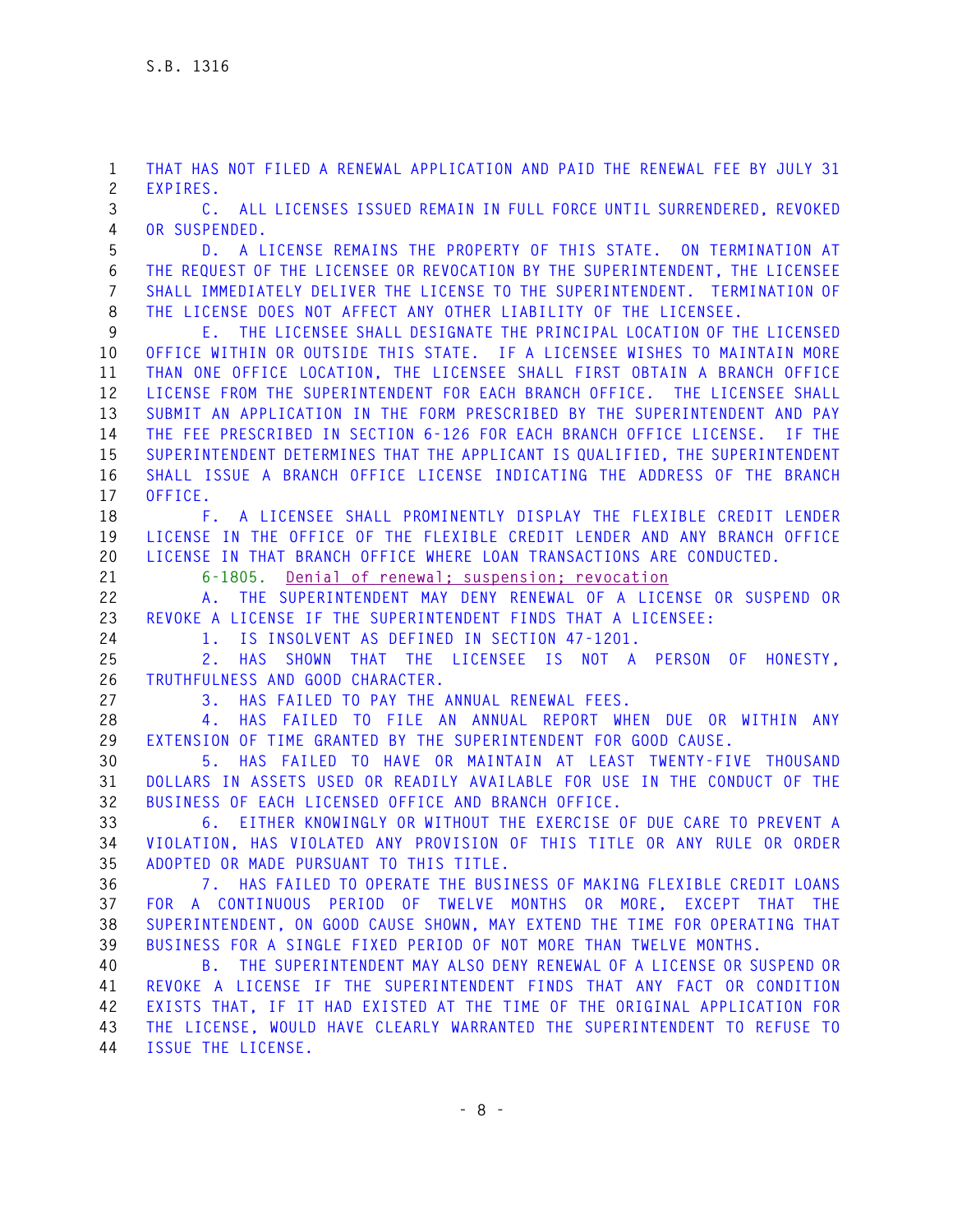| 1        | 6-1806. Business limited to licensed locations; restrictions                                                                  |
|----------|-------------------------------------------------------------------------------------------------------------------------------|
| 2        | EXCEPT AS PROVIDED IN SUBSECTION B OF THIS SECTION, A LICENSEE MAY                                                            |
| 3        | NOT CONDUCT THE BUSINESS OF MAKING FLEXIBLE CREDIT LOANS PURSUANT TO THIS                                                     |
| 4        | CHAPTER UNDER ANY NAME OR AT ANY PLACE OF BUSINESS OTHER THAN THE NAME AND                                                    |
| 5        | PLACE STATED IN THE LICENSEE'S FLEXIBLE CREDIT LENDER LICENSE OR BRANCH                                                       |
| 6        | OFFICE LICENSE.                                                                                                               |
| 7        | A LICENSEE MAY:<br>B.,                                                                                                        |
| 8        | MAKE FLEXIBLE CREDIT LOANS BY MAIL OR ELECTRONIC MEANS.<br>1.                                                                 |
| 9        | ON REQUEST, MAKE ACCOMMODATIONS TO CONSUMERS AT ANY LOCATION<br>2.                                                            |
| 10       | REQUESTED BY THE CONSUMER.                                                                                                    |
| 11       | CONDUCT ANY ADMINISTRATIVE, LOAN SERVICING OR RECORDKEEPING<br>3.                                                             |
| 12       | ACTIVITY AT ANY OTHER LOCATION NOT OPEN TO THE PUBLIC, IF THE SUPERINTENDENT                                                  |
| 13       | IS NOTIFIED IN ADVANCE OF THAT ACTIVITY.                                                                                      |
| 14       | C. A LICENSEE MAY CHANGE THE LOCATION OF ITS LICENSED OFFICE OR                                                               |
| 15       | LICENSED BRANCH OFFICE BY GIVING WRITTEN NOTICE TO THE SUPERINTENDENT, WHO                                                    |
| 16       | SHALL AMEND THE LICENSE ACCORDINGLY.                                                                                          |
| 17       | D. ALL FLEXIBLE CREDIT LOANS THAT ARE MADE AT THE LOCATION OF A                                                               |
| 18       | LICENSED OFFICE OR BRANCH OFFICE ARE SUBJECT TO THE REQUIREMENTS OF ARTICLE 2                                                 |
| 19       | OF THIS CHAPTER, WHETHER MADE BY A LICENSEE, ANY PERSON OTHERWISE EXEMPT FROM                                                 |
| 20       | THIS CHAPTER PURSUANT TO SECTION 6-1802 OR ANY OTHER PERSON.                                                                  |
| 21       | E. A LICENSEE MAY NOT CONDUCT THE BUSINESS OF MAKING FLEXIBLE CREDIT                                                          |
| 22       | LOANS PURSUANT TO THIS CHAPTER FROM WITHIN ANY LICENSED OFFICE OR BRANCH                                                      |
| 23       | OFFICE IN WHICH ANY OTHER BUSINESS NOT LICENSED PURSUANT TO THIS TITLE IS                                                     |
| 24       | SOLICITED OR ENGAGED IN, OR IN ASSOCIATION OR CONJUNCTION WITH ANY OTHER                                                      |
| 25       | BUSINESS NOT LICENSED PURSUANT TO THIS TITLE, WITHOUT GIVING PRIOR NOTICE TO                                                  |
| 26       | THE SUPERINTENDENT. IF IT APPEARS TO THE SUPERINTENDENT THAT THE OTHER                                                        |
| 27       | BUSINESS IS OF SUCH A NATURE OR IS BEING CONDUCTED IN SUCH A MANNER AS TO                                                     |
| 28       | CONCEAL AN EVASION OF THIS CHAPTER OR IS CONTRARY TO THE PUBLIC INTEREST OR                                                   |
| 29       | OTHERWISE BEING CONDUCTED IN AN UNLAWFUL MANNER, THE SUPERINTENDENT MAY ACT                                                   |
| 30       | PURSUANT TO SECTION 6-137 TO RESTRICT THE LICENSEE FROM CONDUCTING ITS                                                        |
| 31       | BUSINESS IN CONJUNCTION WITH THAT OTHER BUSINESS. FOR THE PURPOSES OF THIS                                                    |
| 32<br>33 | SUBSECTION, "PUBLIC INTEREST" MEANS THE LAWS OF THIS STATE OR OF THE UNITED<br>STATES OR RULES ADOPTED BY THE SUPERINTENDENT. |
| 34       | 6-1807. Books: accounts: records: access                                                                                      |
| 35       | A. A LICENSEE SHALL MAINTAIN BOOKS, ACCOUNTS AND RECORDS THAT ENABLE                                                          |
| 36       | THE SUPERINTENDENT TO DETERMINE WHETHER THE LICENSEE IS IN COMPLIANCE WITH                                                    |
| 37       | THIS CHAPTER.                                                                                                                 |
| 38       | B. A LICENSEE SHALL PRESERVE ITS BOOKS, ACCOUNTS AND RECORDS OF                                                               |
| 39       | FLEXIBLE CREDIT LOANS FOR AT LEAST TWO YEARS AFTER MAKING THE FINAL ENTRY FOR                                                 |
| 40       | ANY FLEXIBLE CREDIT LOAN. A LICENSEE THAT USES AN ELECTRONIC RECORDKEEPING                                                    |
| 41       | SYSTEM IS NOT REQUIRED TO KEEP A WRITTEN COPY OF THE ACCOUNTS AND RECORDS IF                                                  |
| 42       | THE LICENSEE IS ABLE TO GENERATE ALL OF THE INFORMATION REQUIRED BY THIS                                                      |
| 43       | SECTION IN A TIMELY MANNER FOR EXAMINATION OR OTHER PURPOSES.                                                                 |
| 44       | C. EVERY LICENSEE SHALL<br>OBSERVE GENERALLY ACCEPTED ACCOUNTING                                                              |
| 45       | PRINCIPLES AND PRACTICES.                                                                                                     |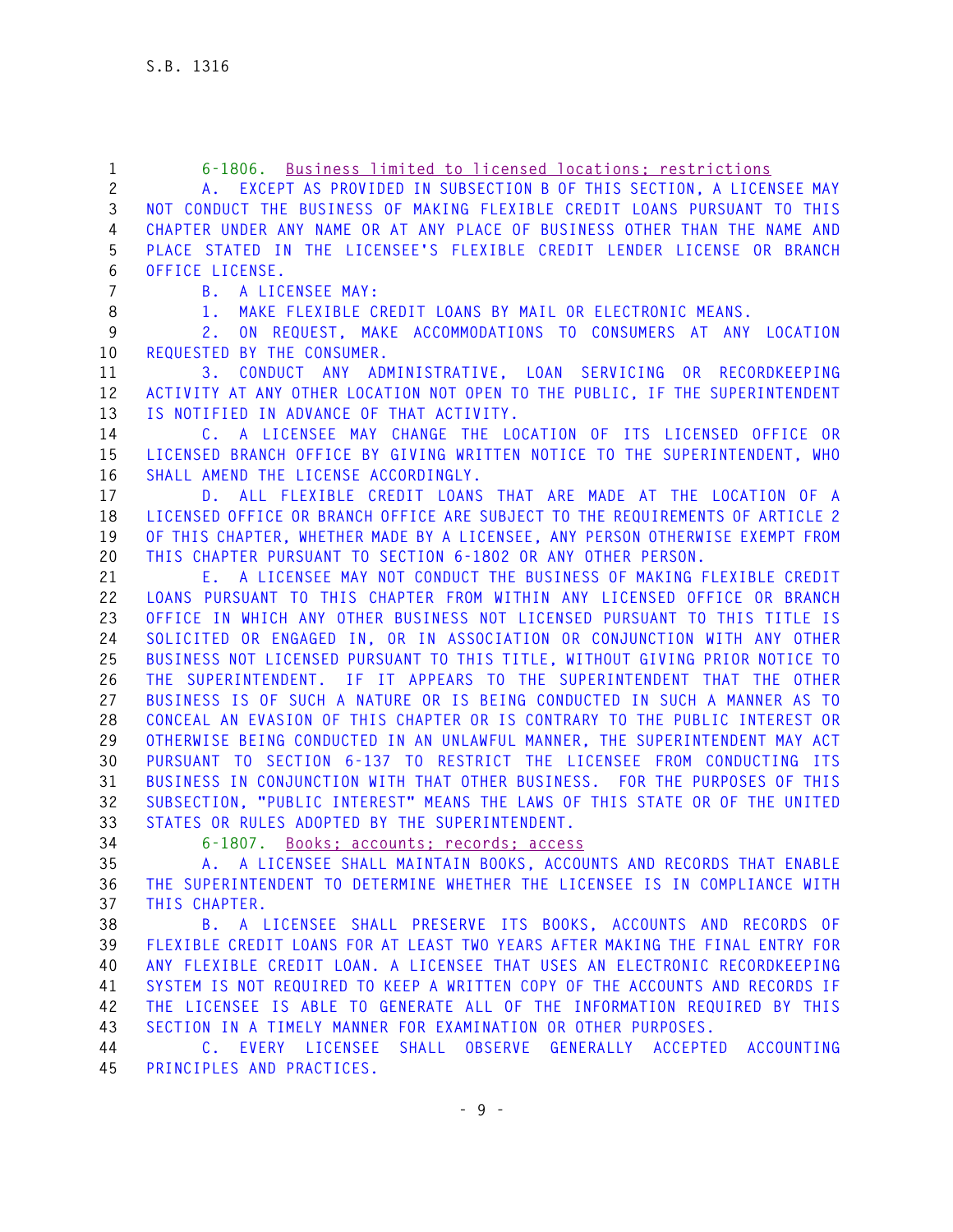**1 D. A LICENSEE SHALL MAKE ANY BOOKS, ACCOUNTS AND RECORDS THAT ARE KEPT 2 OUTSIDE OF THIS STATE AVAILABLE TO THE SUPERINTENDENT IN THIS STATE NOT MORE 3 THAN THREE BUSINESS DAYS AFTER DEMAND IS MADE BY THE SUPERINTENDENT OR THE 4 SUPERINTENDENT MAY CHOOSE TO PERFORM THE EXAMINATION OR INVESTIGATION AT THE 5 OFFICE OF THE LICENSEE LOCATED OUTSIDE THIS STATE. 6 E. FOR THE PURPOSES OF THIS CHAPTER, THE SUPERINTENDENT OR THE 7 SUPERINTENDENT'S DULY AUTHORIZED REPRESENTATIVES SHALL HAVE ACCESS DURING 8 NORMAL BUSINESS HOURS TO THE OFFICES AND PLACES OF BUSINESS, FILES, SAFES AND 9 VAULTS OF ALL LICENSEES REGARDING THAT BUSINESS OR THE SUBJECT MATTER OF ANY 10 EXAMINATION, INVESTIGATION OR HEARING. 11 6-1808. Annual report of licensee; civil penalty for failure to 12 file 13 A. ON OR BEFORE OCTOBER 1 OF EACH YEAR, THE LICENSEE SHALL FILE A 14 REPORT UNDER OATH AND IN THE FORM PRESCRIBED BY THE SUPERINTENDENT CONCERNING 15 THE BUSINESS AND OPERATIONS DURING THE TWELVE-MONTH PERIOD ENDING THE 16 PRECEDING JUNE 30. ON GOOD CAUSE SHOWN BY A LICENSEE, THE SUPERINTENDENT MAY 17 EXTEND THE TIME FOR FILING THE REPORT FOR A PERIOD OF NOT MORE THAN SIXTY 18 DAYS. 19 B. IF A LICENSEE FAILS TO FILE THE ANNUAL REPORT, THE SUPERINTENDENT 20 OR ANY PERSON DESIGNATED BY THE SUPERINTENDENT MAY EXAMINE THE BOOKS, 21 ACCOUNTS AND RECORDS OF THE LICENSEE, PREPARE THE ANNUAL REPORT AND CHARGE 22 THE LICENSEE AN EXAMINATION FEE AS PRESCRIBED IN SECTION 6-125. 23 C. IF A LICENSEE FAILS TO FILE THE ANNUAL REPORT WITHIN THE SPECIFIED 24 TIME, THE SUPERINTENDENT MAY ASSESS A CIVIL PENALTY FOR THE FAILURE TO FILE 25 THE ANNUAL REPORT UNLESS AN EXTENSION OF TIME IS GRANTED BY THE 26 SUPERINTENDENT IN WRITING BEFORE THE DUE DATE OF THE ANNUAL REPORT. THE 27 SUPERINTENDENT MAY NOT ASSESS A PENALTY OF MORE THAN FIVE DOLLARS PER DAY. 28 THE LICENSEE SHALL PAY THE PENALTY TO THE SUPERINTENDENT WITHIN THIRTY DAYS 29 AFTER THE ASSESSMENT. 30 6-1809. Report; average annual percentage rate; average loan 31 amount 32 A. AT THE TIME OF MAKING ITS ANNUAL REPORT TO THE SUPERINTENDENT, EACH 33 LICENSEE SHALL REPORT THE LICENSEE'S AVERAGE ANNUAL PERCENTAGE RATE AND 34 AVERAGE LOAN AMOUNT FOR THE PREVIOUS TWELVE MONTHS. THE AVERAGE ANNUAL 35 PERCENTAGE RATE DESCRIBED IN THIS SUBSECTION REFERS TO THE AMOUNT FINANCED AS 36 COMPUTED PURSUANT TO THE TRUTH IN LENDING ACT (P.L. 90-321, 82 STAT. 146, 37 15 UNITED STATES CODE SECTIONS 1601 THROUGH 1667f). 38 B. ON AT LEAST AN ANNUAL BASIS THE SUPERINTENDENT SHALL COMPILE A 39 REPORT OF THE AVERAGE ANNUAL PERCENTAGE RATE AND AVERAGE LOAN AMOUNT OF EACH 40 LICENSEE AS SUBMITTED PURSUANT TO SUBSECTION A OF THIS SECTION. THE 41 SUPERINTENDENT SHALL DISSEMINATE THIS REPORT IN A MANNER DEEMED APPROPRIATE 42 BY THE SUPERINTENDENT, AND THE SUPERINTENDENT SHALL MAKE THE REPORT AVAILABLE 43 TO THE PUBLIC FOR INSPECTION AND COPYING.**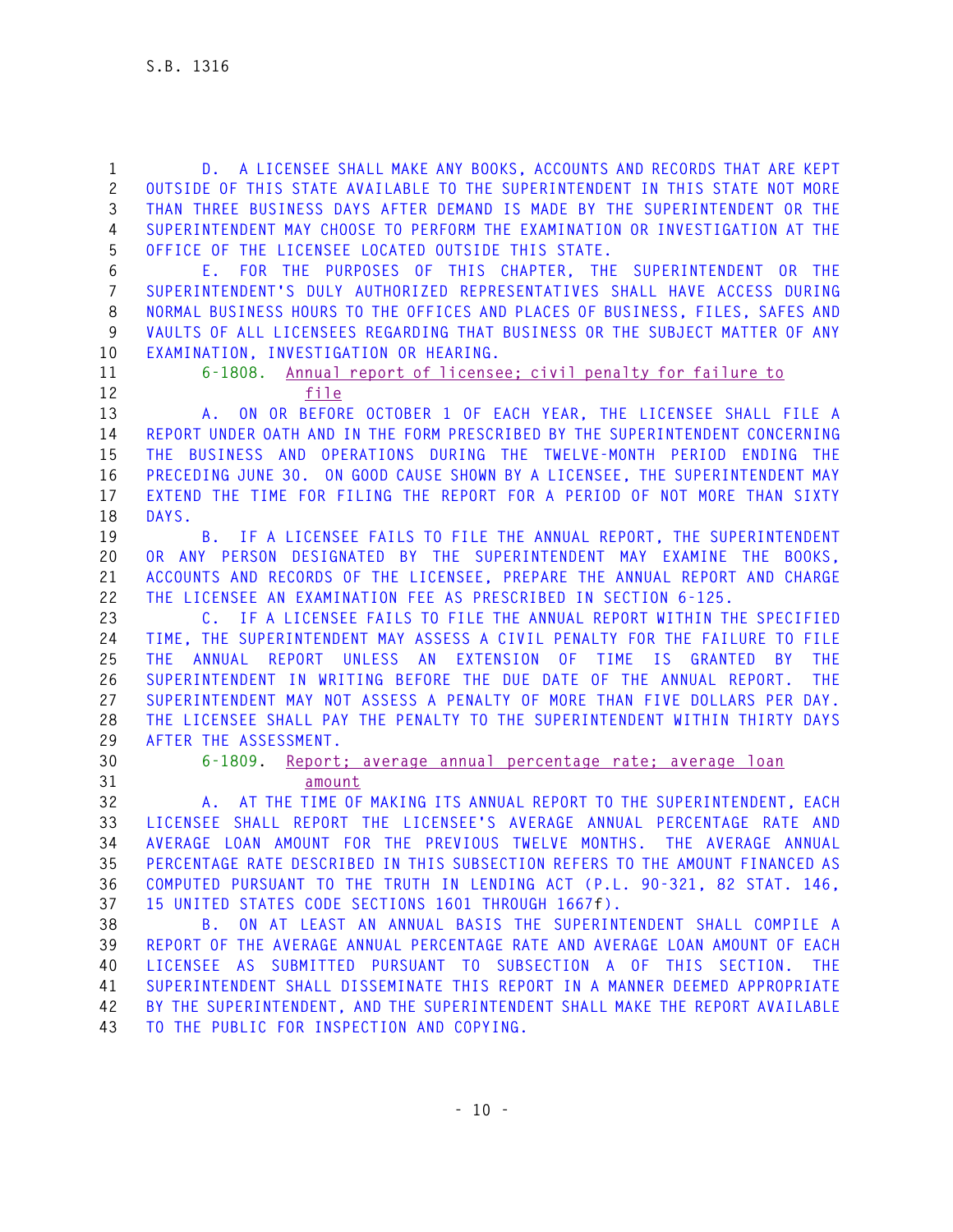**1 6-1810. Effect of revocation; suspension or surrender on 2 preexisting contract; impairment of contracts 3 A. THE REVOCATION, SUSPENSION OR SURRENDER OF A FLEXIBLE CREDIT LENDER 4 LICENSE DOES NOT IMPAIR OR AFFECT: 5 1. THE OBLIGATION OF ANY PREEXISTING FLEXIBLE CREDIT LOAN BETWEEN THE 6 FLEXIBLE CREDIT LENDER AND ANY CONSUMER. 7 2. THE ABILITY OR RIGHT OF THE FLEXIBLE CREDIT LENDER TO SERVICE 8 EXISTING FLEXIBLE CREDIT LOANS FROM OUTSIDE THIS STATE. 9 B. IF THIS CHAPTER OR ANY PART OF THIS CHAPTER IS MODIFIED, AMENDED OR 10 REPEALED, RESULTING IN A CANCELLATION OR ALTERATION OF ANY FLEXIBLE CREDIT 11 LENDER LICENSE OR RIGHT OF A LICENSEE UNDER THIS CHAPTER, THAT CANCELLATION 12 OR ALTERATION DOES NOT IMPAIR OR AFFECT THE OBLIGATION OF ANY PREEXISTING 13 CONTRACT BETWEEN A FLEXIBLE CREDIT LENDER AND ANY CONSUMER. 14 6-1811. Prohibited acts 15 A. A LICENSEE MAY NOT KNOWINGLY ADVERTISE, DISPLAY, DISTRIBUTE, 16 BROADCAST OR TELEVISE, OR CAUSE OR ALLOW TO BE ADVERTISED, DISPLAYED, 17 DISTRIBUTED, BROADCAST OR TELEVISED, IN ANY MANNER, ANY FALSE, MISLEADING OR 18 DECEPTIVE STATEMENT OR REPRESENTATION WITH REGARD TO THE RATES, TERMS OR 19 CONDITIONS FOR A FLEXIBLE CREDIT LOAN. TO THE EXTENT APPLICABLE, ALL 20 ADVERTISING SHALL COMPLY WITH THE ADVERTISING REQUIREMENTS OF THE TRUTH IN 21 LENDING ACT (P.L. 90-321, 82 STAT. 146, 15 UNITED STATES CODE SECTIONS 1601 22 THROUGH 1667f). 23 B. A CONSUMER MAY NOT HAVE OUTSTANDING FLEXIBLE CREDIT LOANS TOTALING 24 MORE THAN TWO THOUSAND FIVE HUNDRED DOLLARS UNDER THIS CHAPTER AT ANY ONE 25 TIME. EACH LICENSEE SHALL INQUIRE OF ANY CONSUMER SEEKING A FLEXIBLE CREDIT 26 LOAN UNDER THIS CHAPTER REGARDING THE CONSUMER'S OUTSTANDING FLEXIBLE CREDIT 27 LOANS. IF THE LICENSEE DETERMINES THAT THE CONSUMER DOES NOT HAVE 28 OUTSTANDING FLEXIBLE CREDIT LOANS THAT EXCEED A TOTAL INDEBTEDNESS OF TWO 29 THOUSAND FIVE HUNDRED DOLLARS, A LICENSEE MAY OFFER THE CONSUMER A FLEXIBLE 30 CREDIT LOAN IN AN AMOUNT THAT DOES NOT TOTAL MORE THAN TWO THOUSAND FIVE 31 HUNDRED DOLLARS IN TOTAL FLEXIBLE CREDIT LOANS OUTSTANDING BY THE CONSUMER. 32 IF THE LICENSEE DETERMINES THAT THE CONSUMER HAS FLEXIBLE CREDIT LOANS THAT 33 TOTAL TWO THOUSAND FIVE HUNDRED DOLLARS, A LICENSEE MAY NOT OFFER A FLEXIBLE 34 CREDIT LOAN TO THE CONSUMER UNTIL THE LICENSEE DETERMINES THAT THE CONSUMER 35 QUALIFIES TO OPEN A NEW FLEXIBLE CREDIT LOAN PURSUANT TO THIS SUBSECTION. ON 36 ANY APPLICATION BEING MADE FOR A FLEXIBLE CREDIT LOAN, THE LICENSEE SHALL 37 DETERMINE IF THE CONSUMER HAS ANY OUTSTANDING FLEXIBLE CREDIT LOANS AS 38 FOLLOWS: 39 1. THE CONSUMER SHALL SIGN AN ATTESTATION STATING WHETHER THE CONSUMER 40 HAS ANY FLEXIBLE CREDIT LOANS OUTSTANDING WITH THE LICENSEE OR ANY OTHER 41 FLEXIBLE CREDIT LENDER AS DESCRIBED IN THIS SUBSECTION AND IF SO, THE STATUS 42 OF EACH LOAN.** 

**43 2. THE LICENSEE SHALL VERIFY THE ACCURACY OF THE ATTESTATION THROUGH 44 COMMERCIALLY REASONABLE MEANS. A LICENSEE'S METHOD OF VERIFICATION IS IN**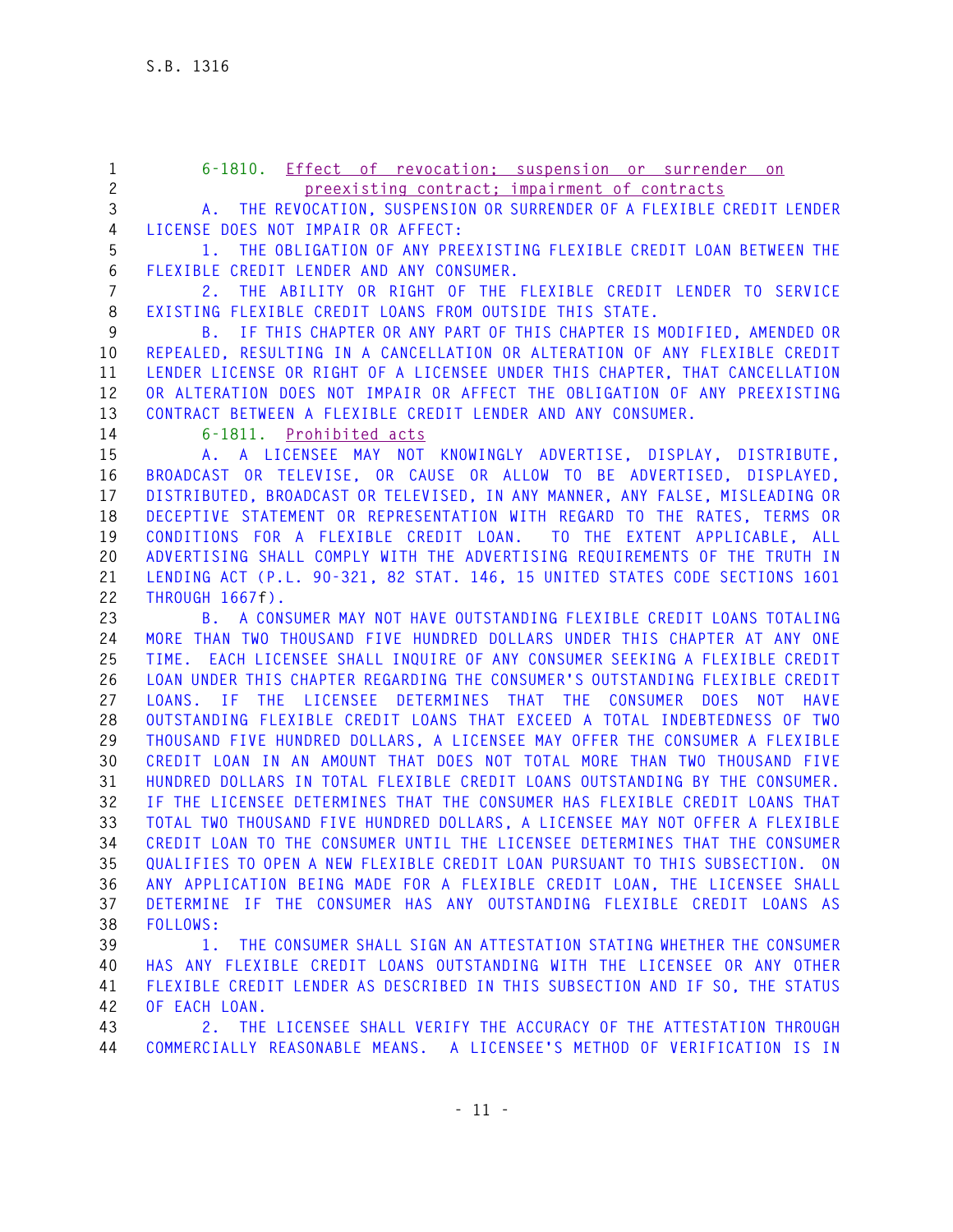**1 COMPLIANCE WITH THIS SECTION ONLY IF THE VERIFICATION METHOD INCLUDES EITHER 2 OF THE FOLLOWING:** 

**3 (a) ANY PRIVATE DATABASE THAT IS ESTABLISHED PURSUANT TO AN AGREEMENT 4 WITH THE DEPARTMENT PURSUANT TO TITLE 41, CHAPTER 6 AND APPROVED BY THE 5 SUPERINTENDENT AND IN WHICH ALL LICENSEES ARE REQUIRED TO SUBSCRIBE OR 6 OTHERWISE OBTAIN THE REQUIRED INFORMATION IN A MANNER APPROVED BY THE 7 SUPERINTENDENT ON OR BEFORE JULY 1, 2017. THE LICENSEE MAY CHARGE THE 8 CONSUMER A FEE FOR DATABASE VERIFICATION NOT TO EXCEED THE ACTUAL FEE CHARGED 9 TO THE LICENSEE BY THE DATABASE PROVIDER.** 

**10 (b) UNTIL A PRIVATE DATABASE OR OTHER APPROVED MANNER OF OBTAINING THE 11 REQUIRED INFORMATION IS APPROVED BY THE SUPERINTENDENT OR IF THE PRIVATE 12 DATABASE IS NOT ACCESSIBLE, THE ATTESTATION AND THE LICENSEE'S OWN RECORDS, 13 INCLUDING BOTH RECORDS MAINTAINED AT THE LOCATION AT WHICH THE LOAN IS BEING 14 APPLIED AND RECORDS MAINTAINED AT OTHER LOCATIONS THAT ARE OWNED AND OPERATED 15 BY THE LICENSEE OR THE LICENSEE'S AFFILIATES.** 

**16 C. THE DEPARTMENT SHALL INVESTIGATE ANY FINDING THAT A CONSUMER HAS 17 ILLEGALLY OBTAINED A FLEXIBLE CREDIT LOAN FROM A FLEXIBLE CREDIT LENDER IN 18 EXCESS OF THE MAXIMUM ALLOWABLE AMOUNT OF TWO THOUSAND FIVE HUNDRED DOLLARS 19 IN TOTAL FLEXIBLE CREDIT LOANS.** 

**20 D. A LICENSEE MAY NOT MAKE A FLEXIBLE CREDIT LOAN HAVING AN ANNUAL 21 PERCENTAGE RATE GREATER THAN THAT SET FORTH IN FEDERAL LAW IN 10 UNITED 22 STATES CODE SECTION 987 (b) TO A PERSON WHO IS EITHER:** 

**23 1. A MEMBER OF THE UNITED STATES ARMED FORCES WHO IS ON ACTIVE DUTY 24 UNDER A CALL OR ORDER THAT DOES NOT SPECIFY A PERIOD OF THIRTY DAYS OR LESS. 25 2. ON ACTIVE NATIONAL GUARD AND RESERVE DUTY.** 

**26 3. A DEPENDENT, AS DEFINED IN THE JOHN WARNER NATIONAL DEFENSE 27 AUTHORIZATION ACT FOR FISCAL YEAR 2007 (P.L. 109-364; 120 STAT. 2083; 10 28 UNITED STATES CODE SECTION 987) OR ANY REGULATION ADOPTED PURSUANT TO THAT 29 ACT, INCLUDING 32 CODE OF FEDERAL REGULATIONS PART 232, OF A PERSON LISTED IN 30 PARAGRAPHS 1 AND 2 OF THIS SUBSECTION.** 

**31 E. A LICENSEE MAY NOT MAKE A FLEXIBLE CREDIT LOAN TO A PERSON UNLESS 32 THAT PERSON HAS EITHER:** 

**33 1. SIGNED AND PROVIDED TO THE LICENSEE AS PART OF THE LOAN A STATEMENT 34 ATTESTING TO WHETHER OR NOT THE PERSON IS A MILITARY MEMBER OR DEPENDENT AS 35 DEFINED AS A COVERED MEMBER IN THE JOHN WARNER NATIONAL DEFENSE AUTHORIZATION 36 ACT FOR FISCAL YEAR 2007 (P.L. 109-364; 120 STAT. 2083). SUCH STATEMENT 37 SHALL BE IN THE FORM AS MAY BE SET BY THE SUPERINTENDENT BY RULE OR MAY 38 CONFORM WITH THAT PROVIDED BY FEDERAL LAW OR REGULATION REGARDING COVERED 39 MEMBERS BY THE UNITED STATES DEPARTMENT OF DEFENSE.** 

**40 2. USED ANOTHER AUTHORIZED METHOD TO DETERMINE THE PERSON IS NOT A 41 COVERED MEMBER AS MAY BE SET OUT IN FEDERAL LAW OR BY UNITED STATES 42 DEPARTMENT OF DEFENSE REGULATIONS.** 

**43 F. ANY LOAN MADE IN VIOLATION OF THE JOHN WARNER NATIONAL DEFENSE 44 AUTHORIZATION ACT FOR FISCAL YEAR 2007 (P.L. 109-364; 120 STAT. 2083) IS 45 VOID.**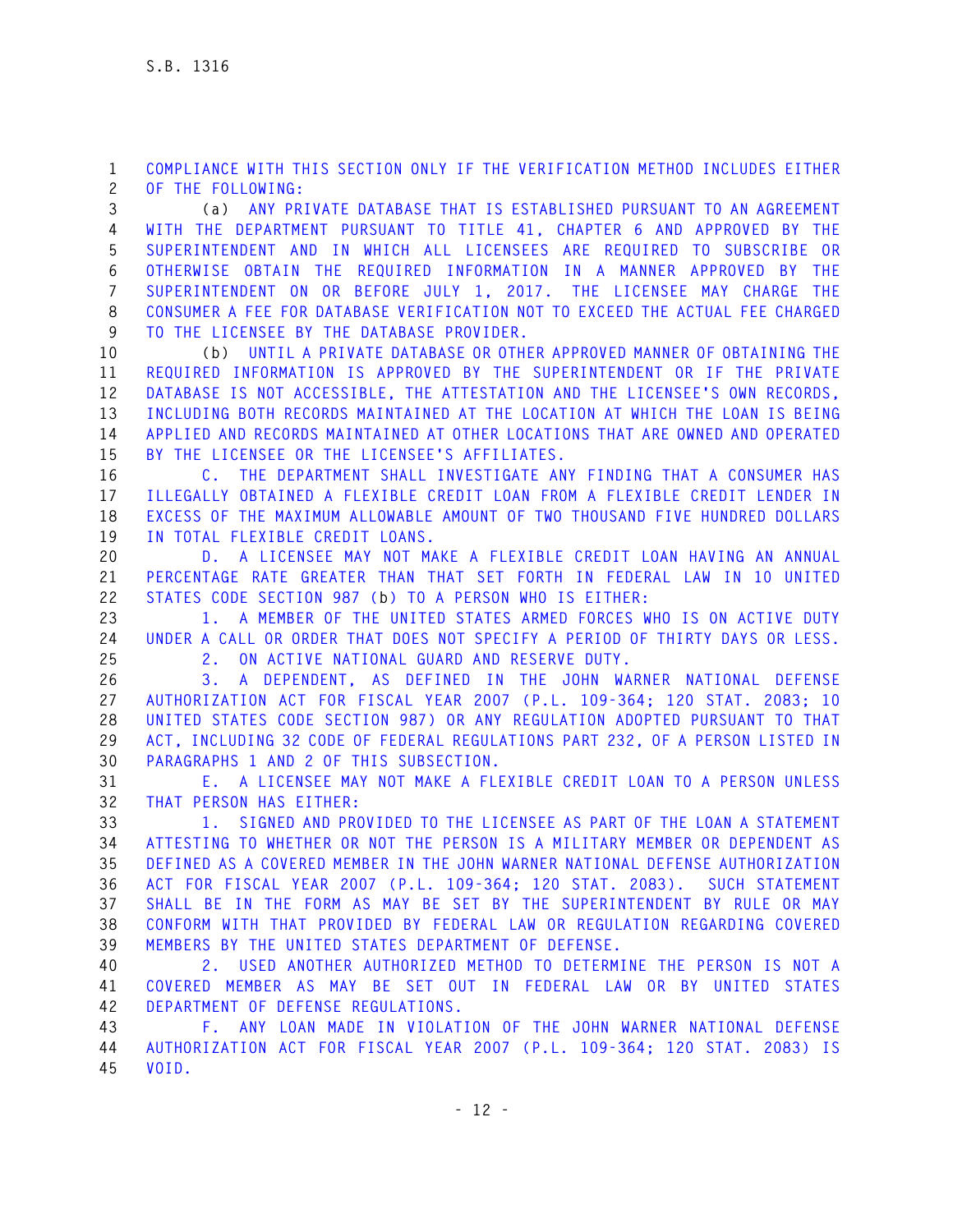| 1                 | G. A LICENSEE MAY NOT CONDITION A FLEXIBLE CREDIT LOAN ON THE                                                                                          |
|-------------------|--------------------------------------------------------------------------------------------------------------------------------------------------------|
| $\mathbf{2}$<br>3 | CONSUMER'S AGREEMENT TO MAKE REPAYMENT BY RECURRING AUTOMATIC ELECTRONIC<br>FUNDS TRANSFERS FROM THE CONSUMER'S BANK ACCOUNT. THIS SUBSECTION DOES NOT |
| 4                 | PRECLUDE THE CONSUMER FROM PROVIDING WRITTEN AUTHORIZATION TO MAKE REPAYMENTS                                                                          |
| 5                 | BY RECURRING AUTOMATIC ELECTRONIC FUNDS TRANSFERS FROM THE CONSUMER'S BANK                                                                             |
| 6                 | ACCOUNT.                                                                                                                                               |
| $\overline{7}$    | A LICENSEE WHO IS CHARGED A FEE PURSUANT TO SECTION 6-1815 MAY NOT<br>Н.                                                                               |
| 8                 | PASS THE FEE ON TO A CONSUMER.                                                                                                                         |
| $\overline{9}$    | 6-1812. Rules                                                                                                                                          |
| 10                | THE SUPERINTENDENT SHALL ADOPT RULES THAT ARE NECESSARY TO REGULATE THE                                                                                |
| 11                | PROPER CONDUCT OF LICENSEES.                                                                                                                           |
| 12                | 6-1813. Restriction; voidable loans                                                                                                                    |
| 13                | A. EXCEPT AS THE RESULT OF AN ACCIDENTAL OR BONA FIDE ERROR, IF THE                                                                                    |
| 14                | LICENSEE CHARGES, CONTRACTS FOR OR RECEIVES ANY AMOUNT IN EXCESS OF THE                                                                                |
| 15                | FINANCE CHARGES AND OTHER FEES ALLOWED BY THIS CHAPTER AND THE LICENSEE FAILS                                                                          |
| 16                | TO PROMPTLY REFUND THE OVERCHARGES ON DISCOVERY, THAT FLEXIBLE CREDIT LOAN IS                                                                          |
| 17                | VOIDABLE.                                                                                                                                              |
| 18                | ANY FLEXIBLE CREDIT LOAN THAT IS MADE BY A PERSON THAT IS REQUIRED<br>B.                                                                               |
| 19                | TO BE LICENSED PURSUANT TO THIS CHAPTER BUT THAT IS NOT LICENSED IS VOID AND                                                                           |
| 20                | THE PERSON MAKING THAT FLEXIBLE CREDIT LOAN HAS NO RIGHT TO COLLECT, RECEIVE                                                                           |
| 21                | OR RETAIN ANY PRINCIPAL, FINANCE CHARGES OR OTHER FEES IN CONNECTION WITH                                                                              |
| 22                | THAT FLEXIBLE CREDIT LOAN.                                                                                                                             |
| 23                | C. THE LICENSEE MAY NOT COLLECT OR RECEIVE ANY PRINCIPAL, FINANCE                                                                                      |
| 24                | CHARGES OR OTHER FEES ON ANY FLEXIBLE CREDIT LOAN THAT HAS BEEN VOIDED.                                                                                |
| 25                | 6-1814. Noncompliance                                                                                                                                  |
| 26                | EXCEPT AS PROVIDED IN SECTION 6-1813, A FAILURE TO COMPLY WITH THIS                                                                                    |
| 27                | CHAPTER DOES NOT AFFECT THE VALIDITY OR ENFORCEABILITY OF ANY FLEXIBLE CREDIT                                                                          |
| 28                | LOAN.                                                                                                                                                  |
| 29                | 6-1815. Iransaction fee: definition                                                                                                                    |
| 30                | A. EXCEPT AS PROVIDED IN SUBSECTION B OR C OF THIS SECTION, FOR EACH                                                                                   |
| 31                | TRANSACTION THAT THE LICENSEE CONDUCTS, THE SUPERINTENDENT SHALL COLLECT A                                                                             |
| 32                | FEE FROM EACH LICENSEE IN AN AMOUNT TO BE DETERMINED BY THE SUPERINTENDENT.                                                                            |
| 33                | THE SUPERINTENDENT SHALL DEPOSIT, PURSUANT TO SECTIONS 35-146 AND 35-147, ALL                                                                          |
| 34                | FEES COLLECTED PURSUANT TO THIS SECTION IN THE COMMUNITY DEVELOPMENT SERVICES                                                                          |
| 35                | FUND ESTABLISHED BY SECTION 41-115. THIS SUBSECTION APPLIES ONLY IF THERE                                                                              |
| 36                | ARE AT LEAST FIVE PERSONS LICENSED PURSUANT TO THIS CHAPTER.                                                                                           |
| 37                | B. THE SUPERINTENDENT SHALL COLLECT NOT MORE THAN TEN MILLION DOLLARS                                                                                  |
| 38                | PURSUANT TO SUBSECTION A OF THIS SECTION.                                                                                                              |
| 39                | C. IF A LICENSEE DOES NOT PAY THE FEE AS REQUIRED BY THIS SECTION, THE                                                                                 |
| 40                | SUPERINTENDENT MAY SUSPEND OR REVOKE THE LICENSEE'S FLEXIBLE CREDIT LENDER                                                                             |

**41 LICENSE.**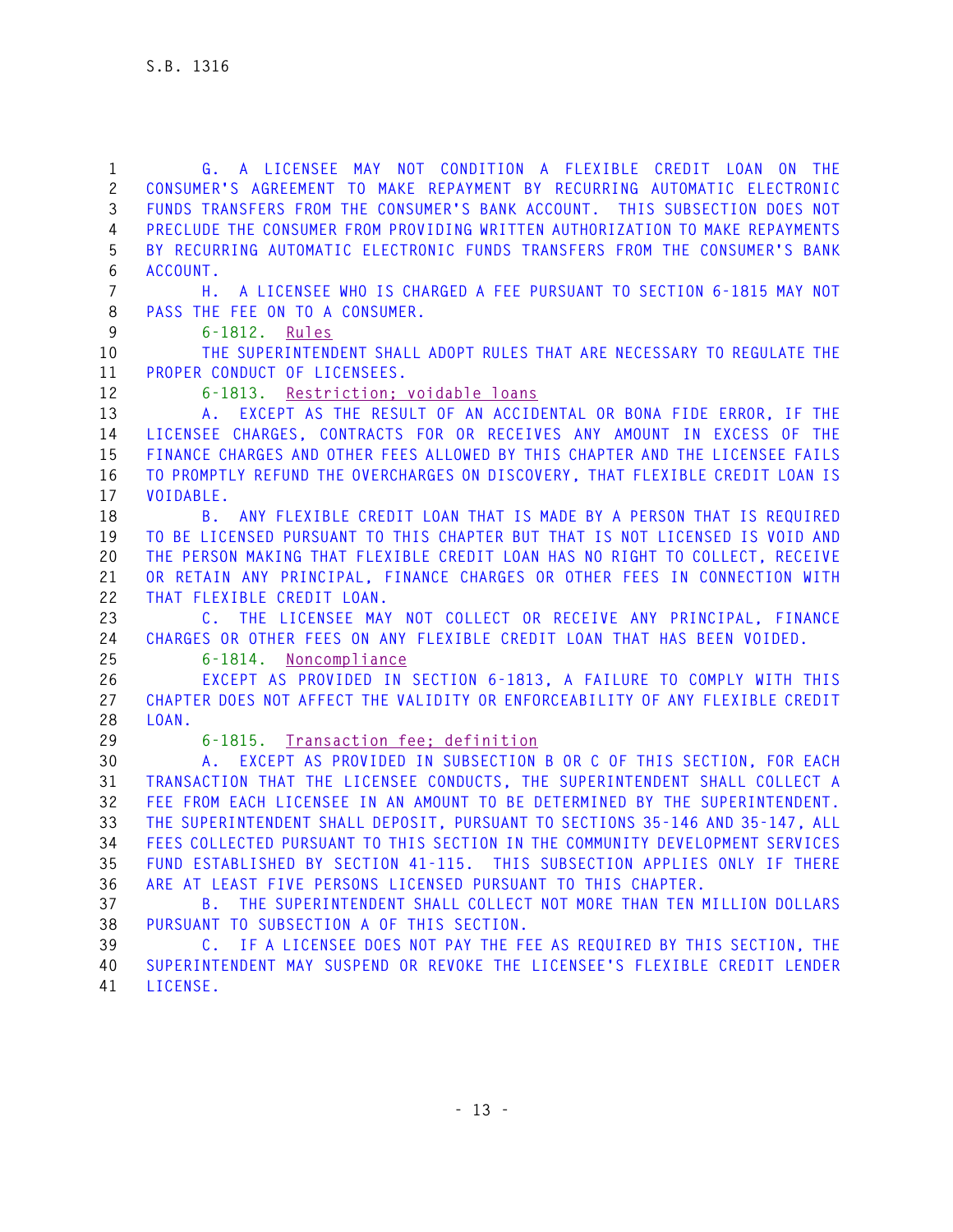| 1              | ARTICLE 2. REQUIREMENTS FOR FLEXIBLE CREDIT LOANS                                |
|----------------|----------------------------------------------------------------------------------|
| $\overline{c}$ | 6-1831. Disclosures: civil penalty                                               |
| 3              | A. TO THE EXTENT APPLICABLE, A LICENSEE SHALL COMPLY WITH THE                    |
| 4              | DISCLOSURE REQUIREMENTS OF THE TRUTH IN LENDING ACT (P.L. 90-321, 82 STAT.       |
| 5              | 146, 15 UNITED STATES CODE SECTIONS 1601 THROUGH 1667f).                         |
| 6              | B. IN ADDITION TO THE REQUIREMENTS PRESCRIBED BY SUBSECTION A OF THIS            |
| $\overline{7}$ | SECTION, A FLEXIBLE CREDIT LENDER SHALL CLEARLY LABEL ON ALL PAYMENT             |
| 8              | STATEMENTS THE TOTAL PRINCIPAL BALANCE REMAINING AND THE TOTAL SCHEDULED         |
| 9              | INTEREST REMAINING. THE PAYMENT STATEMENTS SHALL ALSO CLEARLY STATE THAT THE     |
| 10             | PAYMENT OF AN ADDITIONAL AMOUNT EACH MONTH WILL LOWER THE TOTAL REMAINING        |
| 11             | BALANCE AND THAT THE CONSUMER CAN PAY THE LOAN IN FULL AT ANY TIME WITHOUT       |
| 12             | ANY PREPAYMENT PENALTIES.                                                        |
| 13             | C. EACH NOTE OR AGREEMENT EVIDENCING A FLEXIBLE CREDIT LOAN SHALL                |
| 14             | CONTAIN THE FOLLOWING DISCLOSURE STATEMENT IN AT LEAST TEN-POINT TYPE THAT IS    |
| 15             | IN ENGLISH AND, ON THE CUSTOMER'S REQUEST, IN SPANISH AND IN CLOSE PROXIMITY     |
| 16             | TO THE CONSUMER'S SIGNATURE LINE OR, ALTERNATIVELY, A LICENSEE MAY PROVIDE       |
| 17             | THE BORROWER WITH THE DISCLOSURES REQUIRED BY THIS SECTION IN A MOBILE OR        |
| 18             | OTHER ELECTRONIC APPLICATION ON WHICH THE SIZE OF THE TYPEFACE OF THE            |
| 19             | DISCLOSURE CAN BE MANUALLY MODIFIED BY A PROSPECTIVE BORROWER, IF THE            |
| 20             | PROSPECTIVE BORROWER IS GIVEN THE OPTION TO PRINT THE DISCLOSURE IN A            |
| 21             | TYPEFACE OF AT LEAST TWELVE-POINT SIZE OR IS PROVIDED BY THE LICENSEE WITH A     |
| 22             | HARD COPY OF THE DISCLOSURE IN A TYPEFACE OF AT LEAST TWELVE-POINT SIZE          |
| 23             | BEFORE THE LOAN IS CONSUMMATED:                                                  |
| 24             | NOTICE: YOU MAY REQUEST THAT THE INITIAL DISCLOSURES PRESCRIBED                  |
| 25             | IN THE TRUTH IN LENDING ACT (15 UNITED STATES CODE SECTIONS 1601                 |
| 26             | THROUGH 1667f) BE PROVIDED IN SPANISH BEFORE SIGNING ANY LOAN                    |
| 27             | DOCUMENTS.                                                                       |
| 28             | D. A LICENSEE SHALL CONTINUOUSLY AND CONSPICUOUSLY DISPLAY THE NOTICE            |
| 29             | PRESCRIBED BY SUBSECTION C OF THIS SECTION AND THE FOLLOWING NOTICE ON A SIGN    |
| 30             | PRINTED IN AT LEAST TWELVE-POINT BOLD TYPE AT EACH DESK AT WHICH FLEXIBLE        |
| 31             | CREDIT LOANS ARE USUALLY AND NORMALLY CLOSED OR ON A SIGN PROMINENTLY            |
| 32             | DISPLAYED IN EACH LICENSED OFFICE OR BRANCH OFFICE:                              |
| 33             | BEFORE SIGNING ANY LOAN<br><b>DOCUMENTS</b><br>NOTICE:<br>OR<br><b>OTHERWISE</b> |
| 34             | COMMITTING TO A LOAN, YOU MAY TAKE COPIES OF THOSE DOCUMENTS                     |
| 35             | AWAY FROM THE FLEXIBLE CREDIT LENDER'S PLACE OF BUSINESS FOR                     |
| 36             | REVIEW.                                                                          |
| 37             | E. IF A LICENSEE IS PROVIDING ELECTRONIC LOANS, THE LICENSEE MUST                |
| 38             | CONSPICUOUSLY DISPLAY THE FOLLOWING DISCLOSURE ON ITS WEBSITE:                   |
| 39             | NOTICE: BEFORE SIGNING ANY LOAN DOCUMENTS OR OTHERWISE                           |
| 40             | COMMITTING TO A LOAN, PLEASE READ OUR TERMS AND CONDITIONS                       |
| 41             | CAREFULLY.                                                                       |
| 42             | F. IF THE LICENSEE FAILS TO MAKE THE DISCLOSURE STATEMENT PRESCRIBED             |
| 43             | IN SUBSECTION C OF THIS SECTION, THE SUPERINTENDENT SHALL ASSESS THE LICENSEE    |
| 44             | A ONE-TIME CIVIL PENALTY OF UP TO THREE HUNDRED DOLLARS FOR EVERY VIOLATION.     |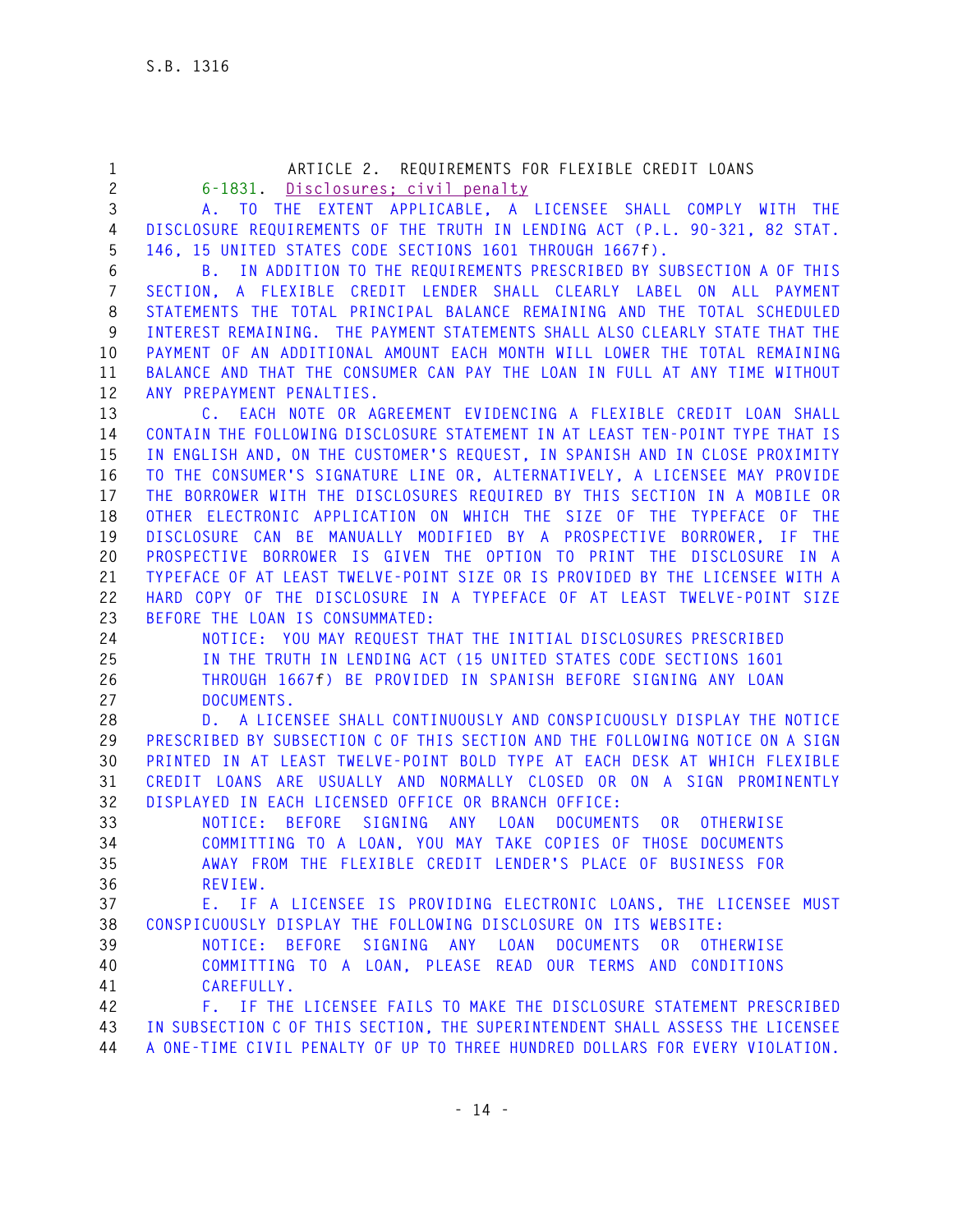| $\mathbf{1}$   | 6-1832. Finance charges                                                                                                 |
|----------------|-------------------------------------------------------------------------------------------------------------------------|
| $\mathbf{2}$   | A. A LICENSEE MAY CONTRACT FOR AND RECEIVE FINANCE CHARGES ON A                                                         |
| 3              | FLEXIBLE CREDIT LOAN THAT DOES NOT EXCEED THE FOLLOWING IF THE ORIGINAL                                                 |
| 4              | PRINCIPAL AMOUNT OF THE FLEXIBLE CREDIT LOAN IS AT LEAST FIVE HUNDRED DOLLARS                                           |
| 5              | BUT NOT MORE THAN TWO THOUSAND FIVE HUNDRED DOLLARS:                                                                    |
| 6              | 1. A RATE OF FIFTEEN PERCENT PER MONTH IF UNSECURED.                                                                    |
| $\overline{7}$ | 2. A RATE OF THIRTEEN PERCENT PER MONTH IF SECURED WITH PERSONAL                                                        |
| 8              | PROPERTY.                                                                                                               |
| 9              | A LICENSEE MAY NOT COMPOUND FINANCE CHARGES.<br>B.                                                                      |
| 10             | Other allowable fees; annual reporting<br>$6 - 1833.$                                                                   |
| 11             | A. IN ADDITION TO THE FINANCE CHARGES AUTHORIZED BY SECTION 6-1832, A                                                   |
| 12             | LICENSEE MAY CONTRACT FOR AND RECEIVE AND COLLECT FINANCE CHARGES ON A                                                  |
| 13             | DELINQUENCY CHARGE IN AN AMOUNT EQUAL TO FIVE PERCENT OF THE AMOUNT OF ANY                                              |
| 14             | INSTALLMENT NOT PAID IN FULL WITHIN SEVEN DAYS AFTER ITS DUE DATE.                                                      |
| 15             | A LICENSEE MAY COLLECT ACTUAL FEES FOR THE ACQUISITION, PROCESSING<br>B.,                                               |
| 16             | AND HANDLING OF PERSONAL PROPERTY THAT SECURES THE FLEXIBLE CREDIT LOAN.                                                |
| 17             | C. IN ADDITION TO THE FINANCE CHARGES AND FEES PROVIDED IN THIS                                                         |
| 18             | ARTICLE, THE LICENSEE MAY NOT DIRECTLY OR INDIRECTLY CHARGE, CONTRACT FOR OR                                            |
| 19             | RECEIVE ANY FURTHER OR OTHER AMOUNT IN CONNECTION WITH A FLEXIBLE CREDIT                                                |
| 20             | LOAN.                                                                                                                   |
| 21             | IN CONJUNCTION WITH THE REPORTING REQUIREMENTS PRESCRIBED IN<br>D.                                                      |
| 22             | SECTION 6-1809, ON OR BEFORE OCTOBER 1 EACH YEAR, A LICENSEE SHALL REPORT TO                                            |
| 23             | THE SUPERINTENDENT THE NUMBER OF FLEXIBLE CREDIT LOANS MADE IN THE PRIOR TWO                                            |
| 24             | YEARS.                                                                                                                  |
| 25             | 6-1834. Consumer credit counseling: default provision                                                                   |
| 26             | A. IF A CONSUMER IS UNABLE TO MEET THE PAYMENT SCHEDULE REQUIREMENTS                                                    |
| 27             | ON THE FLEXIBLE CREDIT LOAN FOR THREE CONSECUTIVE MONTHS, THE CONSUMER MAY                                              |
| 28             | REQUEST WITHIN THIRTY DAYS AFTER THE THIRD MISSED SCHEDULED PAYMENT DATE A                                              |
| 29             | PAYMENT PLAN IF THE CONSUMER ENROLLS IN AND COMPLETES AN APPROVED CONSUMER                                              |
| 30             | CREDIT COUNSELING COURSE. IF A CONSUMER REQUESTS A PAYMENT PLAN PURSUANT TO                                             |
| 31             | THIS SUBSECTION, THE FLEXIBLE CREDIT LENDER SHALL PROVIDE THE PAYMENT PLAN TO                                           |
| 32             | THE CONSUMER.                                                                                                           |
| 33             | B. THE PAYMENT PLAN SHALL START ON THE DATE THAT THE CONSUMER ENROLLS                                                   |
| 34             | IN AN APPROVED CONSUMER CREDIT COUNSELING COURSE AND SHALL LAST NINETY DAYS.                                            |
| 35             | C. WHILE THE CONSUMER IS PARTICIPATING IN THE PAYMENT PLAN, NO<br>ADDITIONAL INTEREST OR FEES SHALL ACCRUE ON THE LOAN. |
| 36<br>37       | D. IF A CONSUMER FAILS TO COMPLETE AN APPROVED CONSUMER CREDIT                                                          |
| 38             | COUNSELING COURSE WITHIN SIXTY DAYS AFTER ENROLLING IN THE COURSE, THE LOAN                                             |
| 39             | SHALL REVERT TO THE ORIGINAL TERMS OF THE CONTRACT.                                                                     |
| 40             | 6-1835. Superintendent; liability                                                                                       |
| 41             | SUPERINTENDENT ACTS IN GOOD FAITH WHEN ESTABLISHING AND<br>IF THE                                                       |
| 42             | PRIVATE DATABASE AS DESCRIBED IN SECTION 6-1811,<br>APPROVING A<br><b>THE</b>                                           |
| 43             | SUPERINTENDENT IS NOT SUBJECT TO ANY CIVIL OR CRIMINAL LIABILITY FOR EITHER                                             |
| 44             | OF THE FOLLOWING:                                                                                                       |
|                |                                                                                                                         |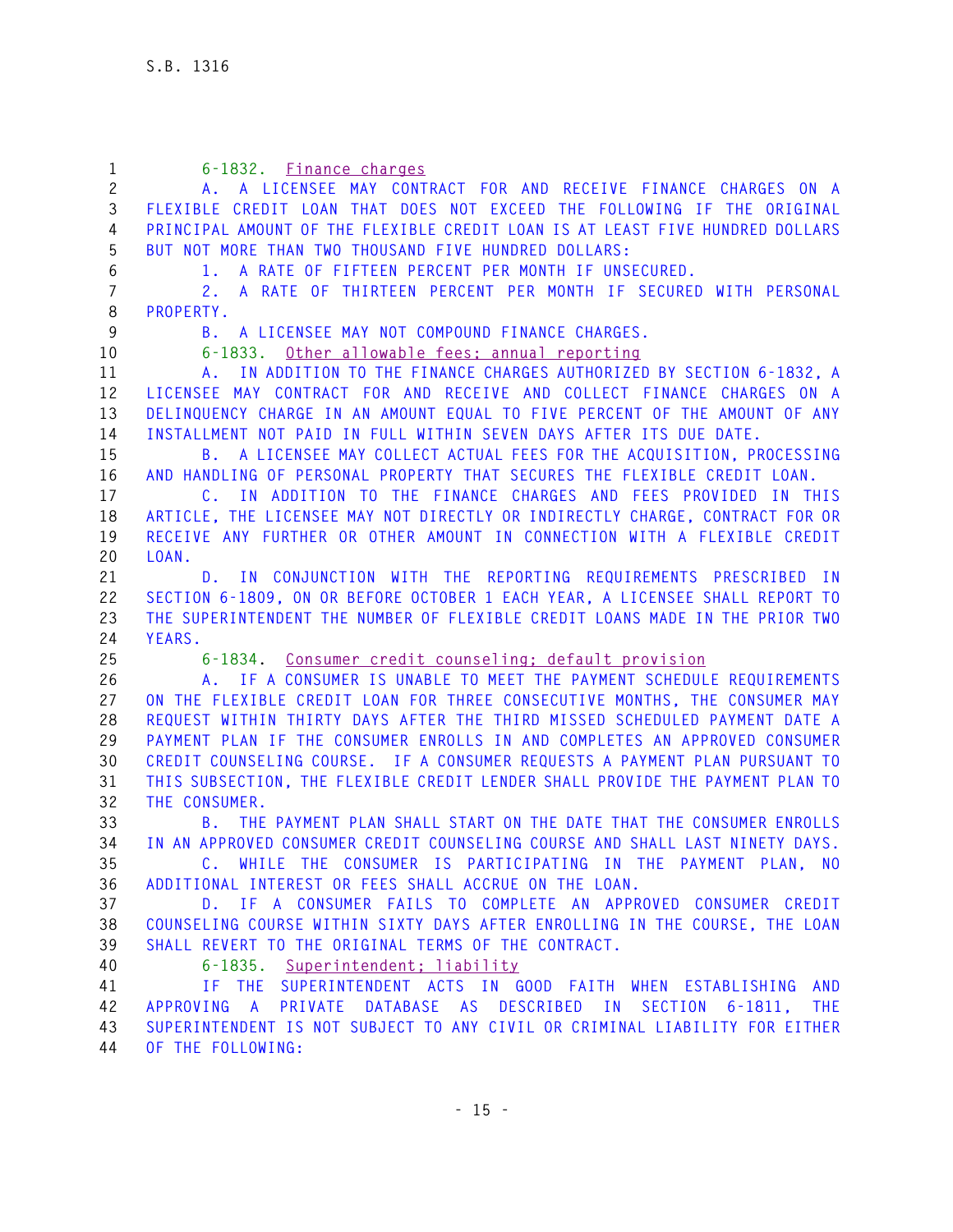**1 1. PROVIDING VERIFICATION THAT THE BORROWER DOES NOT HAVE OUTSTANDING 2 FLEXIBLE CREDIT LOANS TOTALING MORE THAN TWO THOUSAND FIVE HUNDRED DOLLARS. 3 2. ANY BREACH OF THE DATABASE. 4 Sec. 4. Title 28, chapter 7, article 4, Arizona Revised Statutes, is 5 amended by adding section 28-2138, to read: 6 28-2138. Motor vehicle; loans; lien perfection 7 IF A MOTOR VEHICLE IS USED AS SECURITY FOR A LOAN, THE LENDER SHALL 8 FILE A LIEN ON THE MOTOR VEHICLE WITHIN THIRTY DAYS AFTER THE LOAN IS MADE TO 9 PERFECT A SECURITY INTEREST PURSUANT TO TITLE 47, CHAPTER 9. 10 Sec. 5. Title 41, chapter 1, article 1, Arizona Revised Statutes, is 11 amended by adding section 41-115, to read: 12 41-115. Community development services fund; audit; assessment; 13 report; definition 14 A. THE COMMUNITY DEVELOPMENT SERVICES FUND IS ESTABLISHED CONSISTING 15 OF MONIES RECEIVED PURSUANT TO SECTION 6-1815 AND DONATIONS. THE DIRECTOR 16 SHALL ADMINISTER THE FUND. NOT MORE THAN TEN PERCENT OF THE MONIES DEPOSITED 17 IN THE FUND ANNUALLY SHALL BE USED FOR THE COST OF ADMINISTERING THE FUND. 18 MONIES IN THE FUND ARE CONTINUOUSLY APPROPRIATED. THE DIRECTOR SHALL USE THE 19 MONIES IN THE FUND TO PROVIDE GRANTS TO ELIGIBLE CHARITIES IN THIS STATE TO 20 HELP PROVIDE THE FOLLOWING TO DISADVANTAGED INDIVIDUALS IN THIS STATE: 21 1. LOW-INTEREST OR ZERO-INTEREST, SMALL-DOLLAR LOANS. 22 2. EMERGENCY MONIES. 23 3. CONSUMER CREDIT COUNSELING. 24 4. FINANCIAL LITERACY PROGRAMS. 25 B. THE DIRECTOR SHALL ANNUALLY AUDIT THE PROGRAMMING POLICIES AND THE 26 ACCOUNTING RECORDS OF ANY GRANT RECIPIENTS DESCRIBED IN SUBSECTION A OF THIS 27 SECTION. 28 C. THE DIRECTOR SHALL ENTER INTO AN AGREEMENT WITH EITHER A CERTIFIED 29 PUBLIC ACCOUNTANT AS DEFINED IN SECTION 32-701 OR AN ATTORNEY TO CONDUCT AN 30 ANNUAL BROAD-BASED ASSESSMENT OF THE GRANT RECIPIENTS DESCRIBED IN SUBSECTION 31 A OF THIS SECTION. THE CERTIFIED PUBLIC ACCOUNTANT OR ATTORNEY SHALL SUBMIT 32 A REPORT OF THE ASSESSMENT FINDINGS TO THE DIRECTOR. 33 D. FOR THE PURPOSES OF THIS SECTION, "DIRECTOR" MEANS THE DIRECTOR OF 34 THE GOVERNOR'S OFFICE OF YOUTH, FAITH AND FAMILY OR ITS SUCCESSOR OFFICE. 35 Sec. 6. Delayed repeal 36 Title 6, chapter 18, Arizona Revised Statutes, as added by this act, 37 and section 41-115, Arizona Revised Statutes, as added by this act, are 38 repealed from and after December 31, 2036. 39 Sec. 7. Committee of reference review; flexible credit loans 40 Ten years after the effective date of this act, an appropriate 41 legislative committee of reference that is established pursuant to section 42 41-2954, Arizona Revised Statutes, shall review title 6, chapter 18, Arizona 43 Revised Statutes, as added by this act, and section 41-115, Arizona Revised 44 Statutes, as added by this act. The committee shall deliver a report of its**